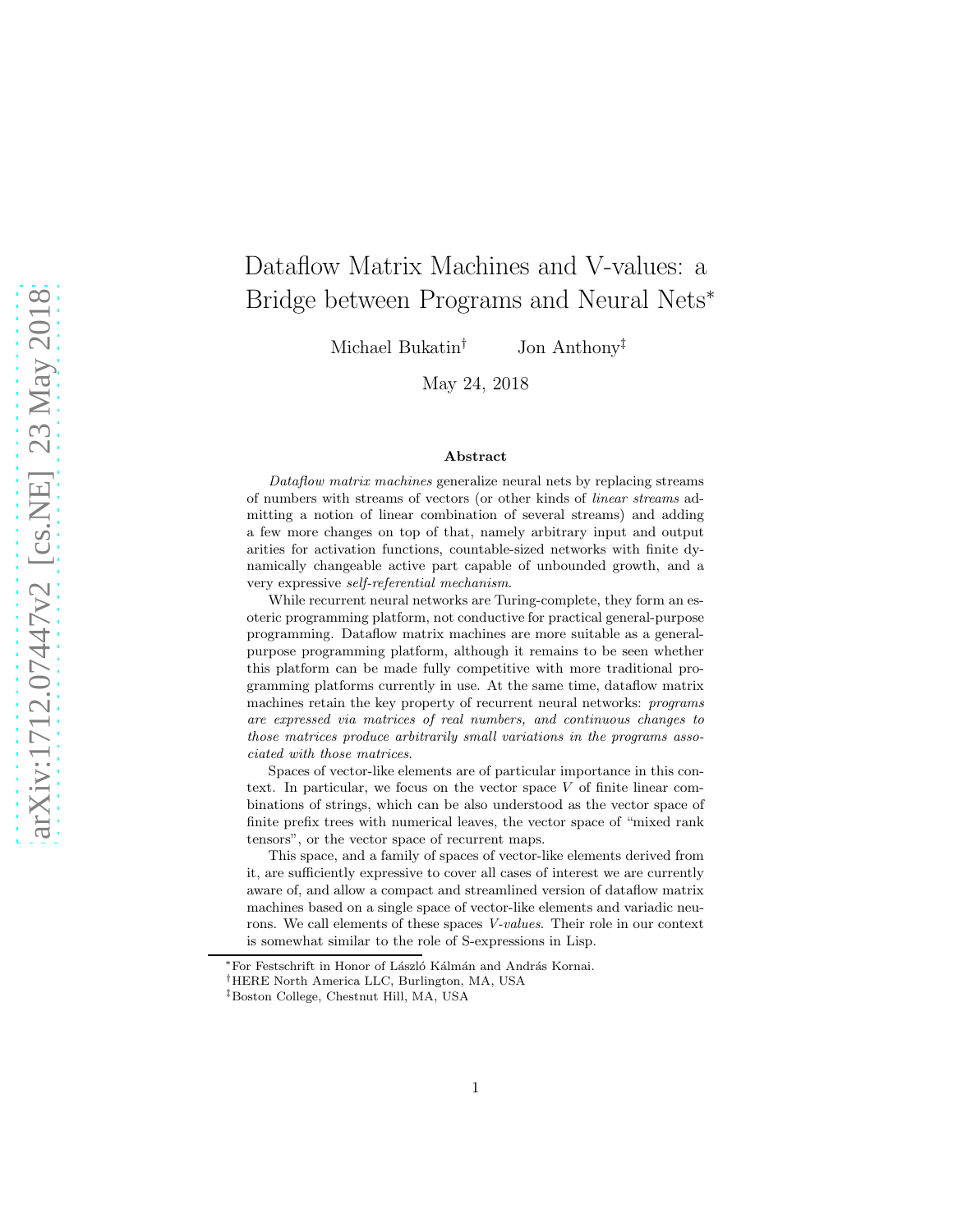## 1 Introduction

András Kornai wrote his *Mathematical Linguistics* book [\[20\]](#page-26-0) while he and the first author of the present paper were working in the same office at MetaCarta during the previous decade and sharing many fruitful moments. The book published 10 years ago was written as an introduction to the mathematical foundations of linguistics for computer scientists, engineers, and mathematicians interested in natural language processing.

Dataflow matrix machines emerged 2 years ago [\[5\]](#page-25-0) and a series of technical papers have been written on the subject since then [\[6,](#page-25-1) [7,](#page-25-2) [8,](#page-25-3) [9,](#page-25-4) [2\]](#page-25-5). The present paper is meant to be an introduction to the subject for researchers and engineers working in other fields. We tried to keep the style of chapters and sections of Mathematical Linguistics in mind while writing this article.

Artificial neural networks are a powerful machine learning platform based on processing the streams of numbers.

It is long known that recurrent neural networks are expressive enough to encode any algorithm, if they are equipped with a reasonable form of unbounded memory [\[22,](#page-26-1) [28,](#page-26-2) [30\]](#page-26-3). There is a long history of synthesis of algorithms expressed as neural networks both by compilation and by machine learning methods.

However, conventional neural networks belong to the class of esoteric programming languages and do not constitute a convenient platform for manual software engineering.

In particular, there is a considerable history of using neural networks to synthesize and modify other neural networks, including self-modification. However, the limitations of conventional neural networks as a software engineering platform make efforts of this kind quite challenging.

The main key point of the approach of *dataflow matrix machines* is that the natural degree of generality for the neural model of computations is not the streams of numbers, but arbitrary linear streams.

The other enhancements dataflow matrix machines make to the neural model of computations are neurons of variable input and output arity, novel models of unbounded memory based on countable-sized weight-connectivity matrices with finite number of non-zero weights at any given time and, more generally, on streams of countable-dimensional vectors, and explicit self-referential facilities.

This results in a more powerful and expressive machine learning platform.

When one considers dataflow matrix machines as a software engineering framework, it turns out that the restriction to linear streams and to programs which admit continuous deformations is less severe than one could have thought a priori given the discrete nature of conventional programming languages.

Dataflow matrix machines are considerably closer to being a general-purpose programming platform than recurrent neural nets, while retaining the key property of recurrent neural nets that large classes of programs can be parametrized by matrices of numbers, and therefore synthesizing appropriate matrices is sufficient to synthesize programs.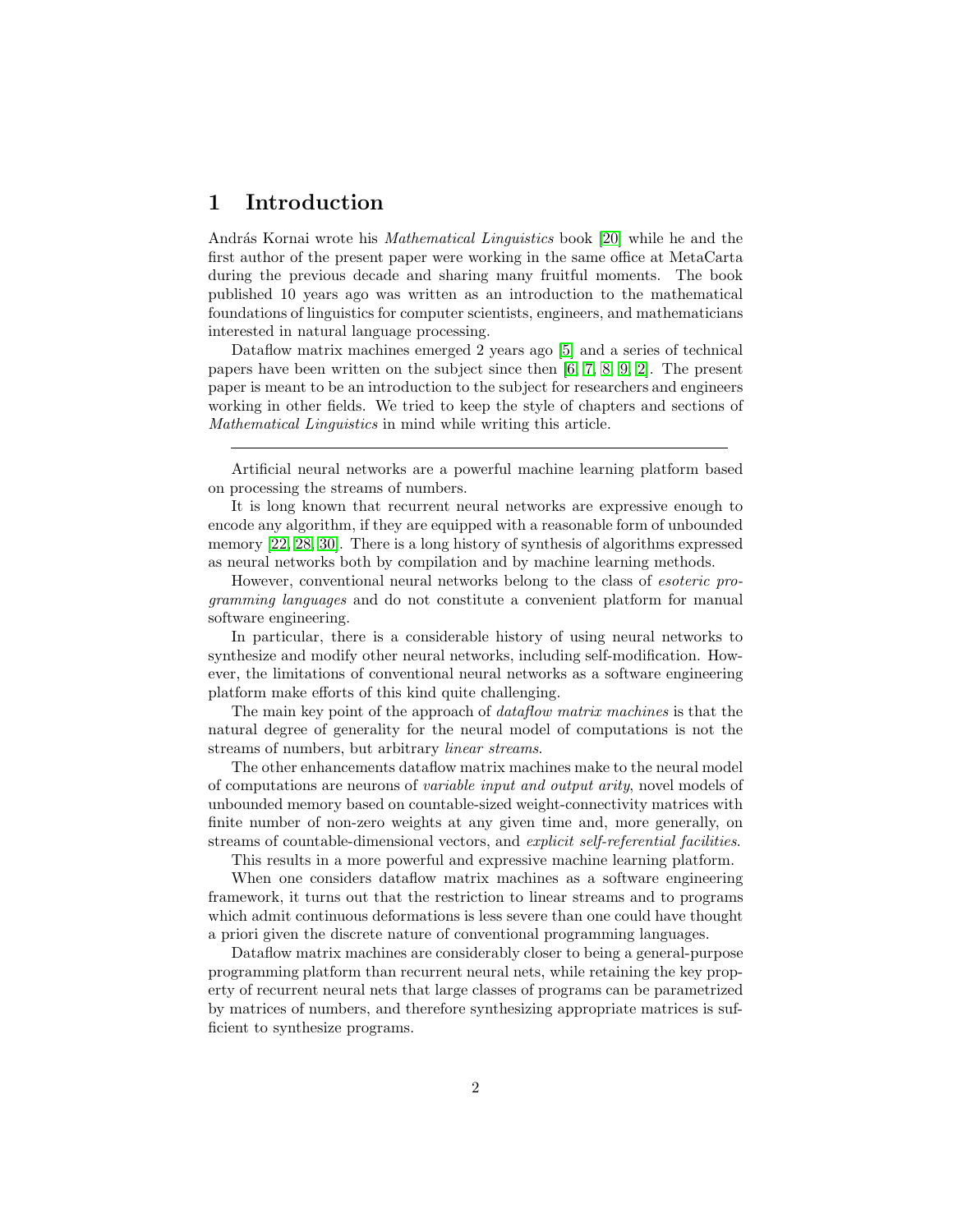Linear streams. Dataflow matrix machines are built around the notion of linear streams. Generally speaking, we say that a space of streams is a *space of* linear streams, if a meaningful notion of linear combination of several streams with numerical coefficients is well-defined.

The simplest example of a space of linear streams is the space of sequences of numbers. A slightly more complicated example comes from considering a vector space V and the space of sequences of its elements,  $(v_1, v_2, \ldots)$ .

In the first few sections of this paper, this simple version of the notion of linear streams would be sufficient. The discrete time is represented by nonnegative integers, a particular vector space  $V$  is fixed, and the space of functions from time to V forms the space of linear streams in question.

To distinguish between streams based on different linear spaces, e.g.  $V_1$  and  $V_2$ , we talk about different kinds of linear streams.

In Section [5,](#page-13-0) we describe a sufficiently general notion of linear streams which includes, for example, streams of samples from sequences of probability distributions over an arbitrary measurable space  $X$ . All constructions in the present paper work in this degree of generality.

Neuron types. The originally developed formalism of dataflow matrix machines was heavily typed [\[7\]](#page-25-2). One considered a diverse collection of kinds of linear streams, and a diverse collection of types of neurons with explicit fixed input and output arities.

The more recent version is close to being type free. It uses a single kind of linear streams based on a "sufficiently universal" space of elements we call Vvalues. V-values enable the use of variadic neurons which have arbitrary input and output arities, eliminating the need to keep track of input and output arities. The neuron types still exist in that they have different activation functions.

Structure of this paper. We start with an informal introduction to recurrent neural networks and to the typed version of dataflow matrix machines (DMMs) in Section [2.](#page-3-0) In Section [3,](#page-5-0) we present the theory of V-values. In Section [4,](#page-9-0) we describe DMMs based on V-values and variadic neurons. We discuss linear streams in Section [5.](#page-13-0) In that section we also discuss embeddings of discrete objects into vector spaces, and into spaces of linear streams.

Programming patterns in DMMs are presented in Section [6.](#page-15-0) A very expressive self-referential mechanism which is a key element of our approach is presented in Section [7.](#page-19-0)

The issues related to expressing the network topology are the subject of Section [8](#page-20-0) and the issues related to subnetworks and modularization are the subject of Section [9.](#page-21-0)

We discuss some of the potential approaches to using DMMs in machine learning in Section [10.](#page-21-1) The concluding Section [11](#page-22-0) contains historical remarks and discussion of related work.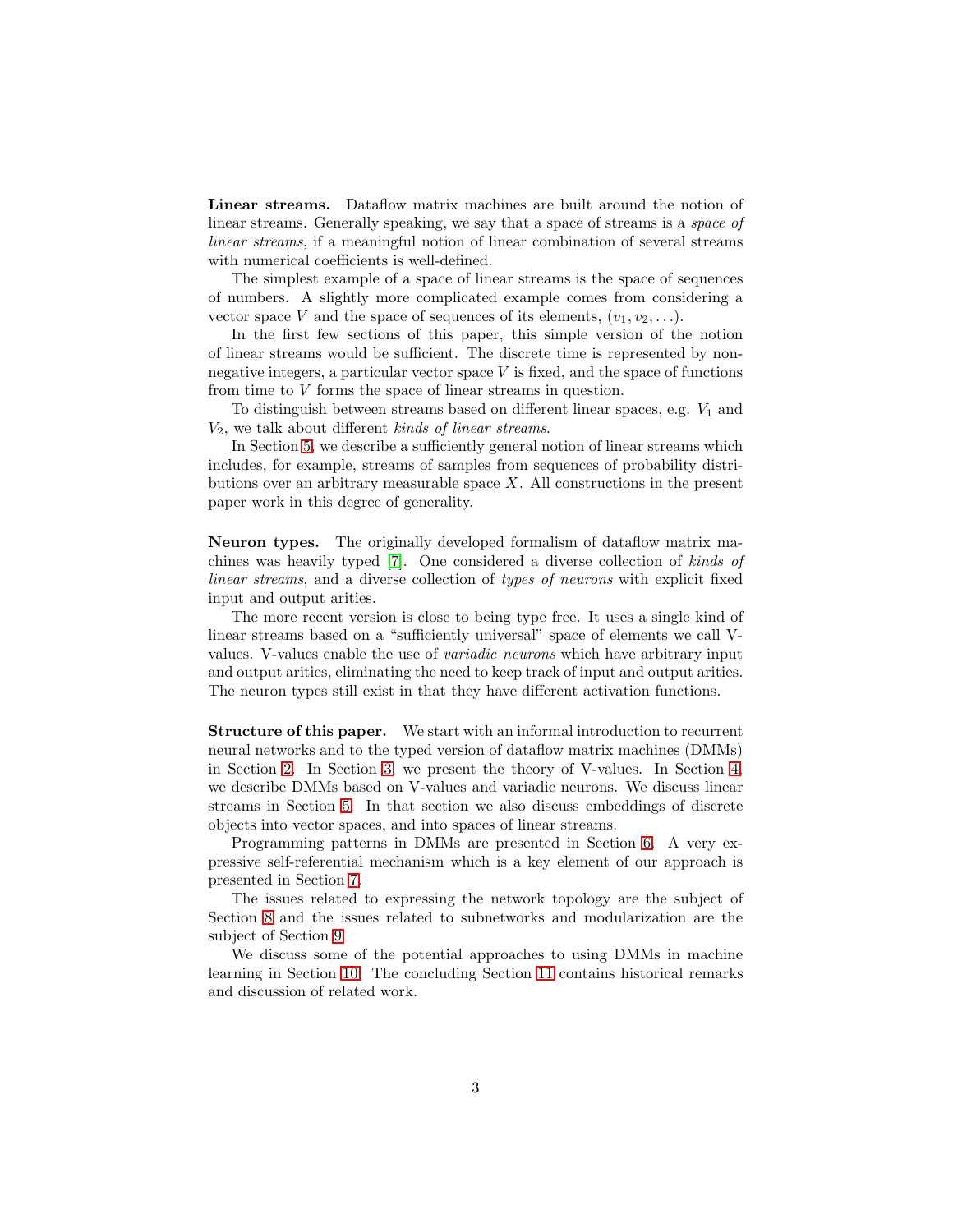## <span id="page-3-0"></span>2 From Recurrent Neural Networks to Dataflow Matrix Machines

The essence of artificial neural architectures is that linear and nonlinear transformations are interleaved. Then one can control neural computations by only modifying the linear part and keeping the non-linear part fixed.

Therefore, neural architectures such as recurrent neural networks (RNNs) can be viewed as "two-stroke engines" (Figure [1\)](#page-3-1), where the "two-stroke cycle" of a linear "down movement" followed by a typically non-linear "up movement" is repeated indefinitely.

The network consists of the weight matrix  $W$  and the neurons. The neuron  $k$ has input and output streams of numbers,  $x_k^t$  and  $y_k^t$ , associated with it, where t is discrete time. The network also has streams of numbers  $i_m^t$  representing external inputs, and streams of numbers  $o_n^t$  representing external outputs.



<span id="page-3-1"></span>Figure 1: "Two-stroke engine" for an RNN. Figure from [\[2\]](#page-25-5).

On the "down movement", neuron inputs and network external outputs are computed by applying linear transformation W to the neuron outputs and network external inputs:  $(x_1^{t+1}, \ldots, x_k^{t+1}, o_1^{t+1}, \ldots, o_n^{t+1})^{\top} =$  $\mathbf{W} \cdot (y_1^t, \ldots, y_k^t, i_1^t, \ldots, i_m^t)^\top$ . On the "up movement", the neurons calculate their outputs from their inputs using activation functions  $f_k$ which are built into each neuron  $k$ and are usually non-linear:  $y_1^{t+1}$  =  $f_1(x_1^{t+1}), \ldots, y_k^{t+1} = f_k(x_k^{t+1}).$ 

Note that the computations during the "up movement" are local to

the neuron in question, while the computations during the linear "down movement" are potentially quite global, as any neuron output might potentially be linked to any neuron input by a non-zero element of W.

Now, moving from RNNs to dataflow matrix machines (DMMs), consider a finite or countable collection of kinds of linear streams, a finite or countable collection of neuron types, with every neuron type specifying non-negative integer number of inputs, non-negative integer number of outputs, the kind of linear streams associated with each input and each output, and an activation function transforming the inputs to the outputs.

Take a countable collection of neurons of each type, so that we have a countable-sized overall network. However, we'll make sure that only a finite part of this network is active at any given time (similarly to only a finite part of the Turing machine tape having non-blank symbols at any given time), and that processing time and memory are only spent on working with the currently active part, while the rest exists simply as potentially infinite address space.

The network consists of a countable-sized connectivity matrix  $W$  and a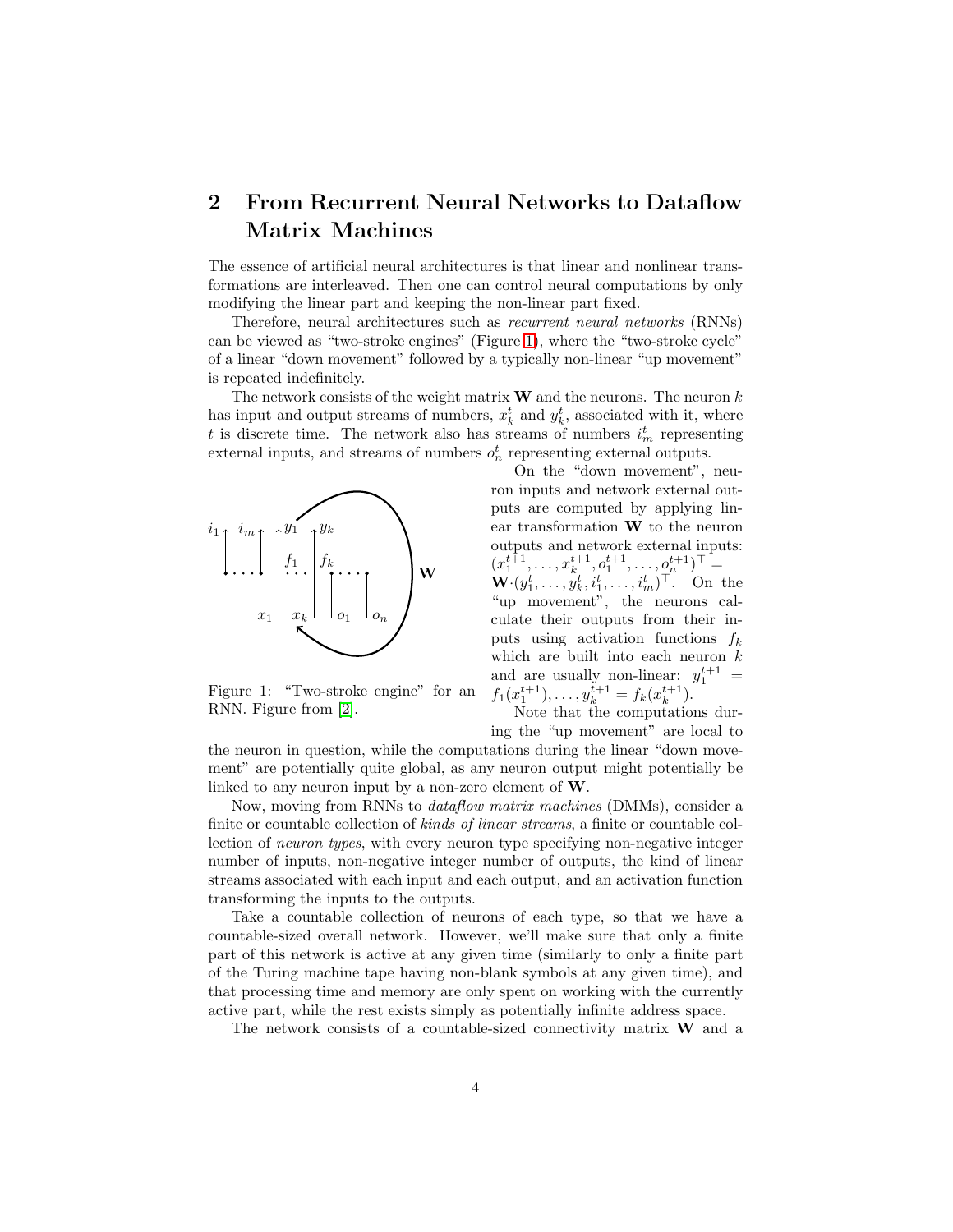countable-sized collection of neurons described in the previous paragraph. The connectivity matrix  $\mathbf{W}$  depends<sup>[1](#page-4-0)</sup> on discrete time t.

The matrix element  $w^t_{(i,C_k),(j,C_l)}$  is the weight linking the output j of the neuron  $C_l$  to the input i of the neuron  $C_k$  at the moment t. We impose the condition that at any given moment of time  $t$  only finite number of matrix elements  $w_{(i,C_k),(j,C_l)}^t$  are non-zero. Hence the connectivity matrix is inherently sparse, and the structure of its non-zero weights determines the actual connectivity pattern of the network at any given moment of time.



The DMM "twostroke engine" in a fashion similar to that of RNNs has a "twostroke cycle" consisting of a linear "down movement" followed by an "up movement" performed by the activation functions of neurons (Figure [2\)](#page-4-1). This "two-stroke cycle" is repeated indefinitely.

<span id="page-4-1"></span>Figure 2: "Two-stroke engine" for a standard DMM [\[2\]](#page-25-5). Two of its neurons,  $C_1$  and  $C_2$ , are explicitly shown.

"Down movement"

is defined as follows. For all inputs  $x_{i,C_k}$  where there is a non-zero weight  $w_{(i,C_k),(j,C_l)}^t$ :

<span id="page-4-2"></span>
$$
x_{i,C_k}^{t+1} = \sum_{\{(j,C_l)|w_{(i,C_k),(j,C_l)}^t \neq 0\}} w_{(i,C_k),(j,C_l)}^t * y_{j,C_l}^t.
$$
 (1)

Note that  $x_{i,C_k}^{t+1}$  and  $y_{j,C_l}^t$  may no longer be numbers, but elements of linear streams  $x_{i,C_k}$  and  $y_{j,C_l}$ , so in order for Equation [1](#page-4-2) to be well-defined we impose the type correctness condition which states that  $w^t_{(i,C_k),(j,C_l)}$  is allowed to be non-zero only if  $x_{i,C_k}$  and  $y_{j,C_l}$  belong to the same kind of linear streams<sup>[2](#page-4-3)</sup>.

We call a neuron  $C$  active at the time  $t$ , if there is at least one non-zero connectivity weight from W associated with one of its inputs or outputs. Since W has only a finite number of non-zero weights at any given time, there are only a finite number of active neurons in the network at any given time.

"Up movement" is defined as follows. For all active neurons  $C$ :

$$
y_{1,C}^{t+1}, \dots, y_{n,C}^{t+1} = f_C(x_{1,C}^{t+1}, \dots, x_{m,C}^{t+1}).
$$
\n(2)

<span id="page-4-0"></span><sup>&</sup>lt;sup>1</sup>When **W** changes with time, this change can be controlled from the outside or by the network itself via the self-referential mechanism described in Section [7.](#page-19-0)

<span id="page-4-3"></span><sup>&</sup>lt;sup>2</sup>Recall that the number of inputs and outputs of a neuron  $C$ , the kind of linear streams associated with each particular input or output of this neuron, and the built-in activation function  $f_C$  of this neuron are determined by the type of the neuron in question.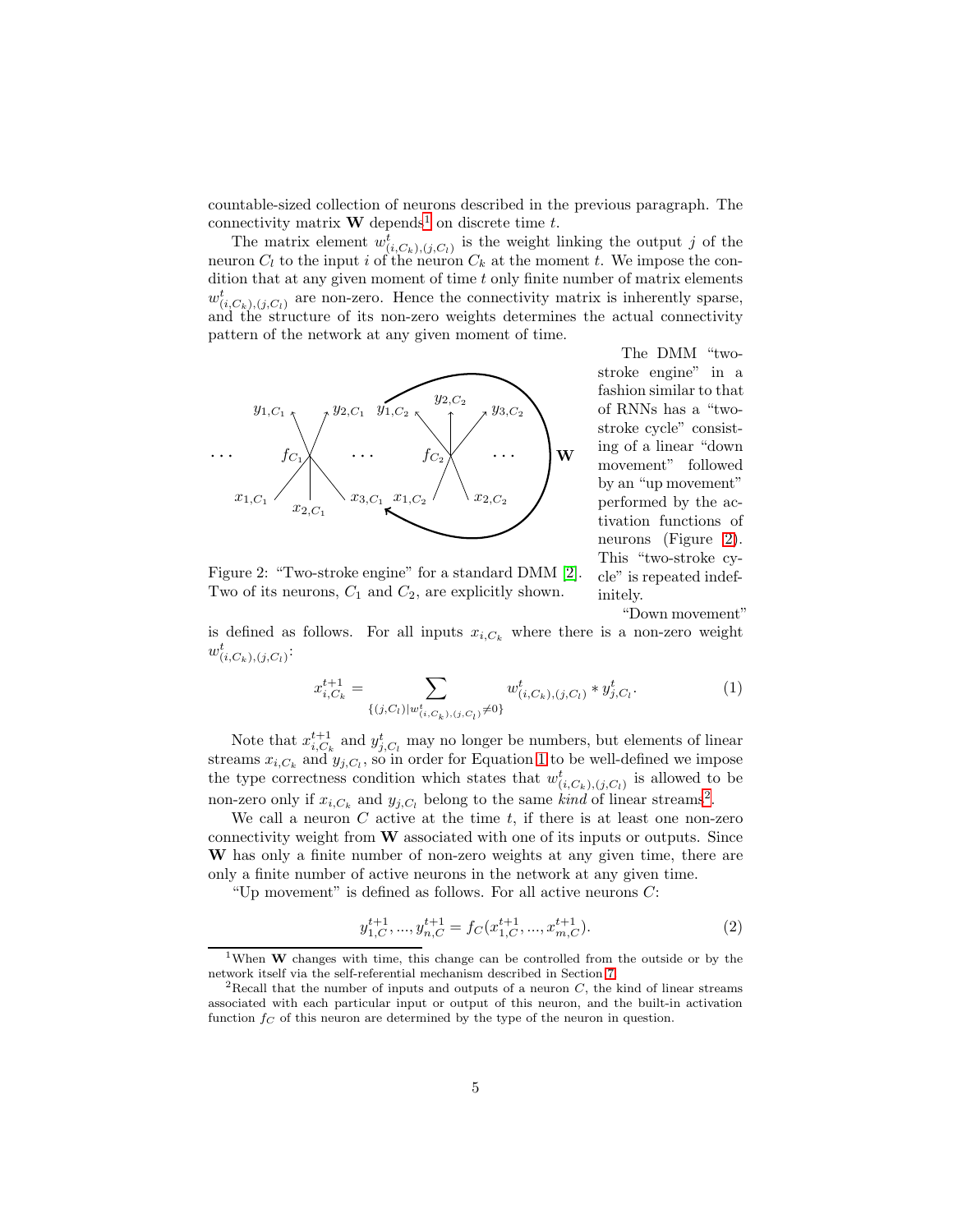Here m is the input arity of neuron C and n is its output arity, so  $f_C$  has m inputs and n outputs. If  $m = 0$ , then  $f_C$  has no arguments. If  $n = 0$ , then the neuron just consumes data, and does not produce streams on the "up movement". Given that the input and output arities of neurons are allowed to be zero, special handling of network inputs and outputs which was necessary for RNNs (Figure [1\)](#page-3-1) is not needed here. The neurons responsible for network input and output are included on par with all other neurons.

The resulting formalism is very powerful, and we discuss what can be done with it later in the paper. However, its complexity is a bit unpleasant. The need to keep track of various kinds of linear streams and of the details of various neuron types is rather tiresome. It would be great to have only one sufficiently expressive kind of linear streams, and, moreover, to avoid the need to specify the arity of activation functions, while still enjoying the power of having multiple inputs and outputs within a single neuron. The spaces of V-values discussed in the next section allow us to achieve just that, while further increasing the power of a single neuron.

## <span id="page-5-0"></span>3 V-values

In this section, we define vector space  $V$  which is sufficiently rich to represent vectors from many other spaces encountered in practice.

In Section [5.3,](#page-15-1) we show how to enrich this construction in those situations where it is not sufficiently universal, resulting in a family of vector spaces.

We call both the elements of these vector spaces and the hash-map-based representations of those elements V-values. In our context, V-values play the role somewhat similar to the role of S-expressions in the context of Lisp.

Implementation-wise, we create a version of S-expressions which is dictionarybased, rather than list-based. In this section, we require all atoms of those dictionary-based S-expressions to be numbers. A more general form of leaves in V-values is considered in Section [5.3.](#page-15-1)

Speaking more formally, we start with a finite or countable alphabet L of labels (which we sometimes call tokens or keys). One can think about elements of L as words from some language defined over some other alphabet, which allows us to think about meaningful languages of labels.

We are going to consider several equivalent ways to define tree-like structures with intermediate nodes labeled by elements of  $L$  and with leaves labeled by numbers. Some of these ways are "depth-first", and they are easier to present mathematically, and some are "breadth-first", and they are more fundamental to us, as we use them in our implementation and as they enable the use of variadic neurons.

These tree-like structures can be viewed as

- Finite linear combinations of finite strings;
- Finite prefix trees with numerical leaves;
- Sparse "tensors of mixed rank" with finite number of non-zero elements;
- Recurrent maps from  $V \cong \mathbb{R} \oplus (L \to V)$  admitting finite descriptions.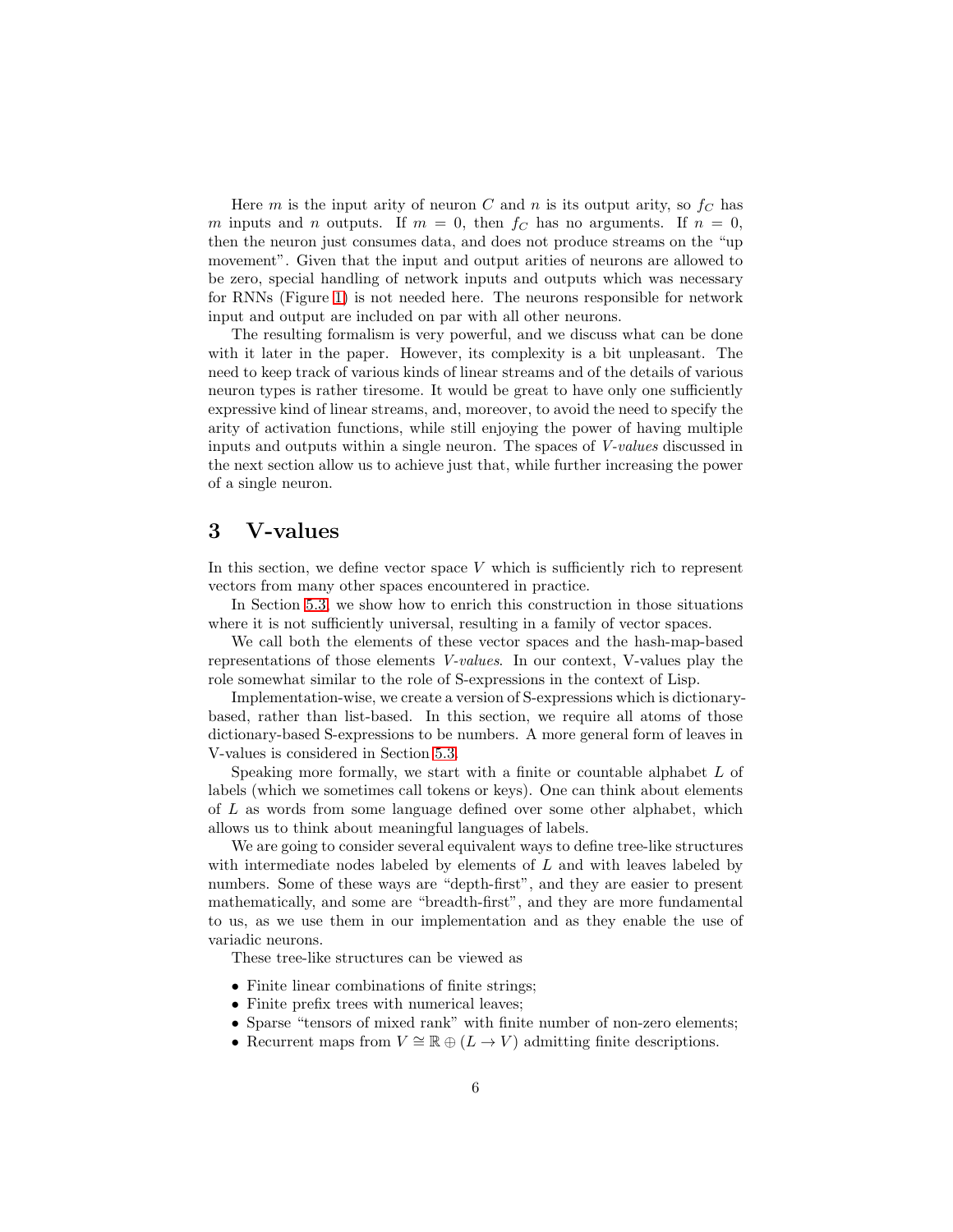#### 3.1 Finite Linear Combinations of Finite Strings

To start with "depth-first" methods, consider space  $L^*$  of finite sequences of elements of  $L$  (including the empty sequence), and construct  $V$  as the vector space of formal finite linear combinations<sup>[3](#page-6-0)</sup> of the elements of  $L^*$  over  $\mathbb{R}$ .

We denote the empty sequence of elements of L as  $\varepsilon$ , and we denote nonempty sequences of elements of L,  $(l_1, \ldots, l_n)$ , as  $l_1 \leadsto \ldots \leadsto l_n$ . Since we are talking about formal finite linear combinations of elements of  $L^*$ , we need a notation for the multiplication of real number  $\alpha$  and generator  $l_1 \leadsto \ldots \leadsto l_n$ ,  $\alpha \cdot (l_1 \rightsquigarrow \ldots \rightsquigarrow l_n).$ 

For reasons, which become apparent in the next subsection, it is convenient to denote  $\alpha \cdot (l_1 \leadsto \ldots \leadsto l_n)$  as  $l_1 \leadsto \ldots \leadsto l_n \leadsto \alpha$ .

#### <span id="page-6-2"></span>3.2 Finite Prefix Trees with Numerical Leaves

One can think of  $l_1 \leadsto \ldots \leadsto l_n$  as a path in a prefix tree (*trie*), with intermediate nodes being labeled by letters from L. So when one considers  $\alpha \in \mathbb{R}$ , one can express the presence of term  $\alpha \cdot (l_1 \leadsto \ldots \leadsto l_n)$  in our linear combination as presence of path with the intermediate nodes labeled by  $l_1, \ldots, l_n$  and the leaf labeled by  $\alpha$ . We denote this path as  $l_1 \rightsquigarrow \ldots \rightsquigarrow l_n \rightsquigarrow \alpha$ . Because we have finite linear combinations (terms and paths corresponding to  $\alpha = 0$  tend to be omitted), we are talking about finite prefix trees with numerical leaves.

**Example.** The linear combination  $3.5 \cdot (\varepsilon) + 2 \cdot (\text{:foo}) + 7 \cdot (\text{:foo})$  $-4 \cdot ($  : baz : foo : bar), i.e.,  $(\leadsto 3.5) + ($  : foo  $\leadsto 2) + ($  : foo  $\leadsto \circ$  : bar  $\leadsto 7) +$  $(:\text{baz}\leadsto:\text{foo}\leadsto:\text{bar}\leadsto-4).$ 



<span id="page-6-1"></span>Figure 3: The prefix tree for this example.

The empty string  $\varepsilon$  with non-zero coefficient  $β$ , written as  $\beta \cdot (\varepsilon)$  or simply  $\rightsquigarrow \beta$ , corresponds to the leaf with non-zero  $\beta$  attached directly to the root of the tree.

The prefix tree (trie) for this example is shown in Figure [3.](#page-6-1) In this particular example, we label intermediate nodes with Clojure keywords, which start with ":" character. This example reminds us about the earlier remark that one can often think about let-

ters from alphabet L as words from some language defined over some other, more conventional alphabet, and that this allows us to think about meaningful languages of labels.

<span id="page-6-0"></span><sup>&</sup>lt;sup>3</sup>the space of functions  $f: L^* \to \mathbb{R}$  such that  $f(w) \neq 0$  for no more than finite number of  $w \in L^*$ ; the operations are pointwise:  $(f+g)(w) = f(w) + g(w)$  and  $(\alpha f)(w) = \alpha f(w)$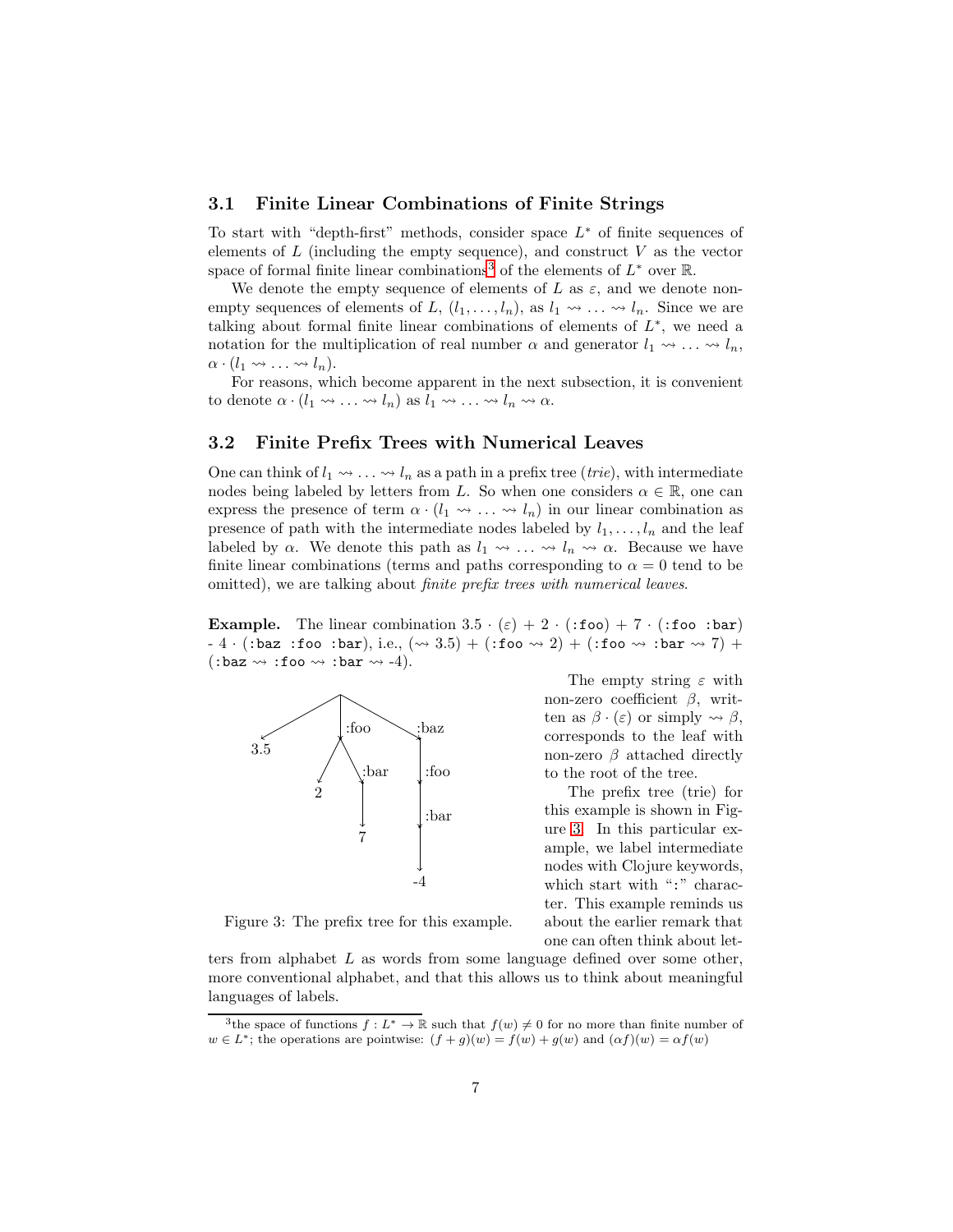## 3.3 Sparse "Tensors of Mixed Rank"

Yet another "depth-first" way of looking at this situation is to consider  $l_1 \rightarrow$  $\ldots \rightsquigarrow l_n \rightsquigarrow \alpha$  to be an element of sparse multidimensional array with n dimensions. E.g.  $l_1 \rightarrow l_2 \rightarrow \alpha$  is an element of a sparse matrix with its row labeled by  $l_1$  and its column labeled by  $l_2$  and  $\alpha$  being the value of the element.

The non-zero leaf attached directly to the root of the tree,  $\beta \cdot (\varepsilon) = \rightarrow \beta$ , is considered to be a scalar with value  $\beta$ .

Each string of length one with non-zero coefficient  $\gamma$ , that is  $l \rightarrow \gamma$  (the leaf with non-zero  $\gamma$  attached to the end of the path of length one with the intermediate node in the path labeled by  $l$ ), is considered to be a coordinate of a sparse array, where the coordinate is labeled by l and has value  $\gamma$ .

Each string (path) of length three with non-zero coefficient  $\gamma'$ , written as  $l_1 \rightsquigarrow l_2 \rightsquigarrow l_3 \rightsquigarrow \gamma'$ , is considered to be an element of sparse three-dimensional array, etc.

The standard convention in machine learning is to call multidimensional arrays with *n* dimensions "tensors of rank  $n$ ". Because our linear combinations generally include sequences from  $L^*$  of different lengths, we have to talk about sparse "tensors of mixed rank". For example, the vector  $(\sim 3.5)$  +  $(\texttt{ifoo} \leadsto 2) + (\texttt{ifoo} \leadsto \texttt{:bar} \leadsto 7) + (\texttt{:baz} \leadsto \texttt{:foo} \leadsto \texttt{:bar} \leadsto -4)$  from the previous subsection is the sum of scalar 3.5, sparse array with one non-zero element  $d1$ [:foo] = 2, sparse matrix with one non-zero element  $d2$ [:foo, :bar] = 7, and sparse three-dimensional array with one non-zero element  $d3$ [:baz, :foo, :bar] = -4, so it is a typical "tensor of mixed rank".

Therefore all usual vectors, matrices, and tensors of any dimension can be represented in  $V$ . This is convenient from the viewpoint of machine learning as multidimensional tensors often occur in the machine learning practice.

The space  $V$  is a direct sum of the one-dimensional space of scalars and spaces of n-dimensional arrays:  $V = V_0 \oplus V_1 \oplus V_2 \dots$  Since L is countably infinite,  $V_1, V_2, \ldots$  are infinite-dimensional vector spaces. If L is finite and consists of Card(L) elements, then the dimension of  $V_i$  as a vector space is Card<sup>*i*</sup>(L).

This is also a good point to transition to "breadth-first" representations. A sparse matrix can also be viewed as a map from elements of L labeling its nonzero rows to the sparse vectors representing those rows (these sparse vectors are maps from elements of L labeling columns of the matrix to the values of the actual non-zero matrix elements; zero elements are omitted, as usual).

#### 3.4 Recurrent Maps

To obtain a "breadth-first" representation for a general element  $v \in V$ , we first note that there is a possibility that the  $\alpha \cdot (\varepsilon) = \leadsto \alpha$  belongs to v with nonzero coefficient  $\alpha$ , in which case the corresponding coordinate of v is a non-zero "tensor of rank  $0$ ", i.e. the scalar with value  $\alpha$ .

Then for each letter  $l_1 \in L$ , such that some non-zero term  $l_1 \leadsto l_2 \leadsto \dots \leadsto$  $l_n \rightarrow \beta$  belongs to v, we consider all terms from v which share the same first letter  $l_1$ , namely  $l_1 \rightsquigarrow l_2 \rightsquigarrow \ldots \rightsquigarrow l_n \rightsquigarrow \beta$ ,  $l_1 \rightsquigarrow l'_2 \rightsquigarrow \ldots \rightsquigarrow l'_m \rightsquigarrow \gamma, \ldots$ , and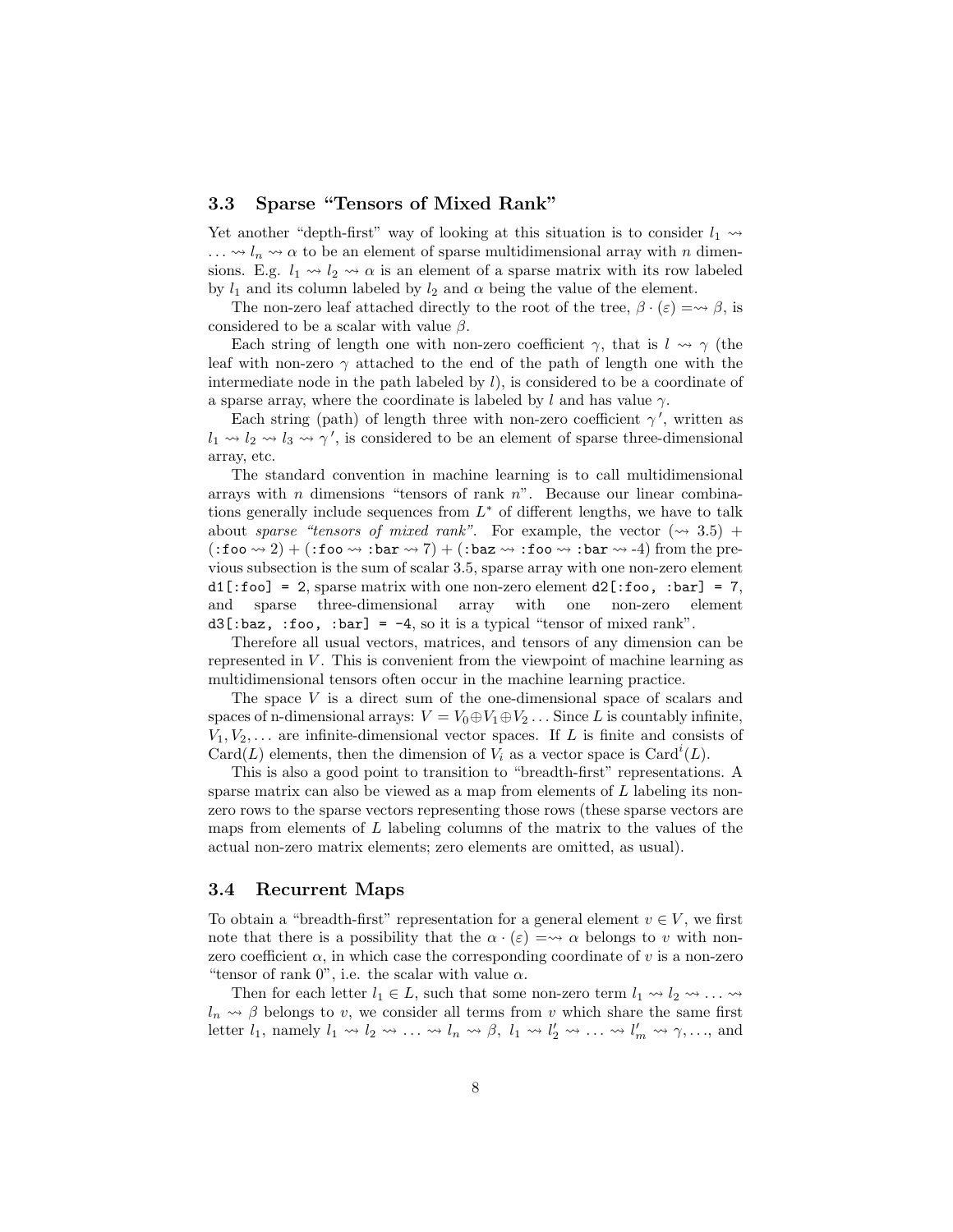consider  $v^{l_1} \in V$  consisting of those terms with the first letter removed, namely  $l_2 \rightsquigarrow \ldots \rightsquigarrow l_n \rightsquigarrow \beta, l'_2 \rightsquigarrow \ldots \rightsquigarrow l'_m \rightsquigarrow \gamma, \ldots$ 

We map each such letter  $l_1$  to  $v^{l_1}$ , and we map each letter  $l \in L$  for which  $v$  does not have a non-zero term starting from  $l$  to zero vector (zero element of V). The finite description of our map only needs to include the finite set of  $\langle l_1, v^{l_1} \rangle$  pairs, and pairs  $\langle l, 0 \rangle$  and  $\langle l_1, 0 \rangle$  can all be omitted.

An element of  $v$  is then a pair consisting of a scalar and a map from  $L$  to  $V$ admitting a finite description. Either or both elements of this pair can be zero. As a vector space, V satisfies the following equation:

$$
V \cong \mathbb{R} \oplus (L \to V). \tag{3}
$$

Here  $L \to V$  is a space of such maps from L to V that only a finite number of elements of  $L$  map to non-zero elements of  $V$ . Let's call such maps *finitary*. This equation is an *isomorphism of vector spaces*. It reflects the fact that every element  $v \in V$  can be represented as a pair of  $\alpha \in \mathbb{R}$  and finitary map  $l \mapsto v^l$ , as was shown earlier in the present subsection, and vice versa every pair consisting of  $\alpha \in \mathbb{R}$  and a finitary map  $L \to V$  is obtained in this fashion.

We would like to be able to represent elements of  $V$  not by pairs of a number and a map, but simply by maps. To include numbers  $\alpha$  into the map itself, we would need a separate label for them that does not appear in  $L$ . Thus we take a new key  $n \notin L$  and  $L' = L \cup \{n\}$ , then represent  $\langle \alpha, \{\langle l_1, v^{l_1} \rangle, \ldots, \langle l_n, v^{l_n} \rangle\} \rangle$ as  $\{\langle n,\alpha\rangle, \langle l_1, v^{l_1}\rangle, \ldots, \langle l_n, v^{l_n}\rangle\}.$ 

Since R is embedded into V via representation of  $\alpha \in \mathbb{R}$  as  $\langle \alpha, 0 \rangle$ , space V is isomorphic to a subspace of  $L' \to V$ . This isomorphism is why we call this space a space of *recurrent maps*: every element of  $V$  is represented as a finitary map from extended alphabet  $L'$  to the space  $V$  itself,

This representation of  $V$  via finitary maps to  $V$  is fundamental to our constructions in the present paper, because it translates directly to our Clojure implementation of core DMMs primitives [\[11\]](#page-25-6) and because it allows us to introduce variadic neurons.

**Implementation.** We implement elements  $v \in V$  as recurrent maps. Usually, programming languages provide dictionaries or hash-maps suitable for this purpose. In our Clojure implementation, elements  $v \in V$  are represented by hash-maps, which map elements of  $L'$  to  $V$ .

Typically, L will be the set of all legal hash-map keys available in our language with the exception of a few keys reserved for other purposes. In particular, we reserve Clojure keyword :number to be mapped into the scalar component of a pair  $\langle \alpha, \{ \langle l_1, v^{l_1} \rangle, \ldots, \langle l_n, v^{l_n} \rangle \} \rangle$ . So, in our case  $L' = L \cup \{\texttt{:number}\}.$ 

Therefore,  $\langle \alpha, \{\langle l_1, v^{l_1}\rangle, \ldots, \langle l_n, v^{l_n}\rangle\}\rangle$  is represented in Clojure by the hashmap {:number  $\alpha, l_1$   $v^{l_1}, \ldots, l_n$   $v^{l_n}$ }.

Here  $v^{l_1}, \ldots, v^{l_n}$  are represented by similar hash-maps themselves resulting in nested hash-maps, and keys from  $L$  can have rather complex structure, if desired, taking advantage of great variety of hash-map keys allowed in Clojure.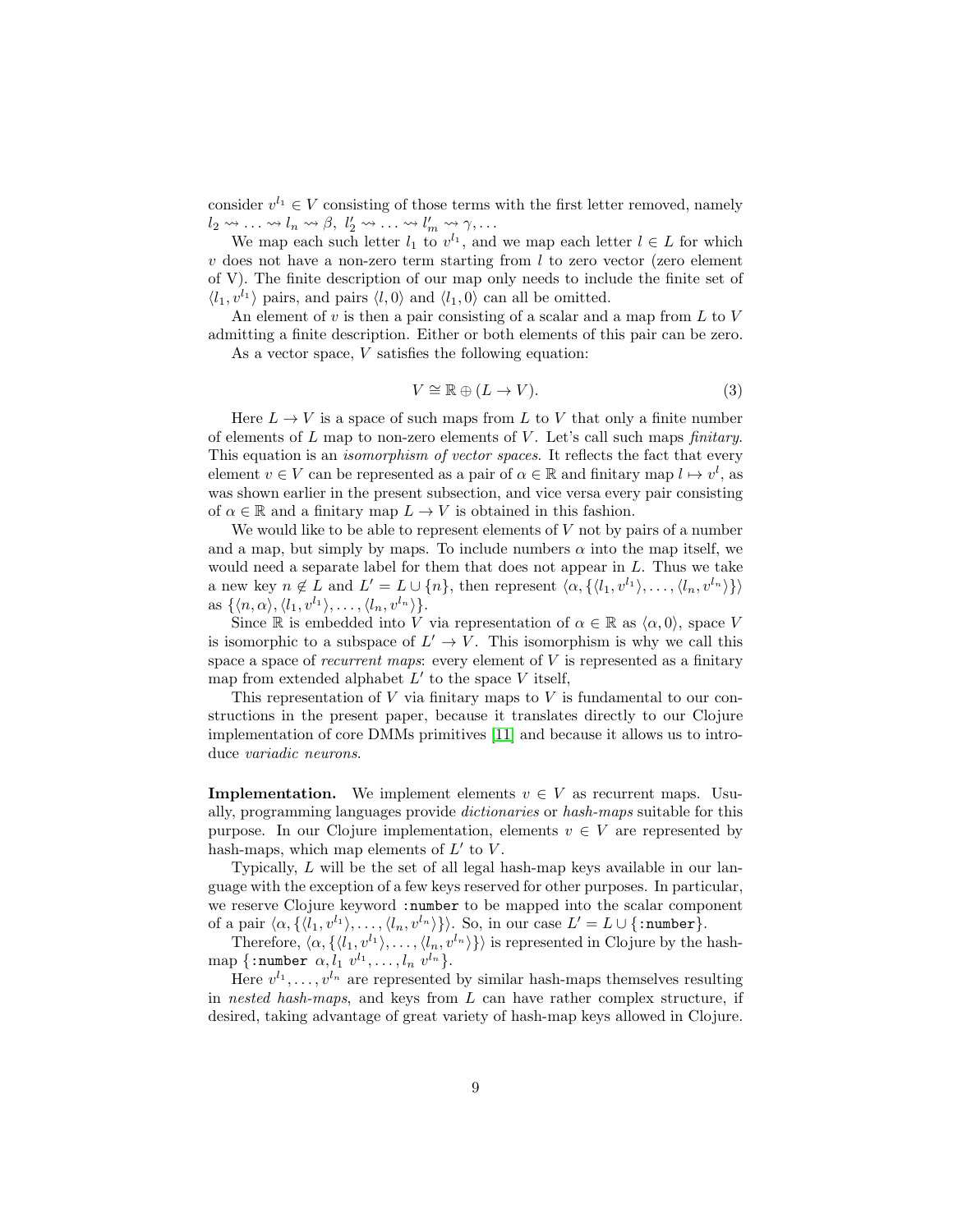When element  $v \in V$  is simply a scalar (the pair  $\langle \alpha, 0 \rangle$ ), the implementation is allowed to simply use number  $\alpha$  instead of the hash-map  $\{\text{number } \alpha\}.$ 

Example from Section [3.2.](#page-6-2) The sum  $(\sim 3.5) + (\text{:foo} \rightsquigarrow 2) + (\text{:foo} \rightsquigarrow$ : bar  $\rightsquigarrow$  7) + (: baz  $\rightsquigarrow$  : foo  $\rightsquigarrow$  : bar  $\rightsquigarrow$  -4) is represented as Clojure hash-map  ${\text{::number 3.5, :foo {:number 2, :bar 7}, :baz {:foo {:bar -4}}}$ 

Variadic Neurons. We use the formalism of V-values to eliminate the need to keep track of the number of input and output arguments of the activation functions. We describe variadic neurons and DMMs based on variadic neurons in Section [4.](#page-9-0)

To conclude the present section, V-values are essentially a dictionary-based version of S-expressions. Section [5.3](#page-15-1) removes the restriction that all atoms must be numbers and allows to incorporate complex objects under reserved keywords.

## <span id="page-9-0"></span>4 Variadic Neurons

The activation functions of variadic neurons transform a single stream of Vvalues into a single stream of V-values.

However, the labels at the first level of those V-values are dedicated to serve as the names of input and output arguments. Therefore, a neuron is a priori variadic and can potentially handle a countable collection of inputs and produce a countable collection of outputs (although our usual restrictions of keeping the active part of the network finite would in practice limit those collections to finite at any given moment of time).

Here is an example of an activation function for neuron with two arguments, x and y, outputting two results, difference  $(x-y)$  and negative difference  $(y-x)$ . This and all subsequent code examples in this paper are written in Clojure [\[10\]](#page-25-7). Assume for the purpose of this example that my-minus function is available to compute these subtractions of one V-value from another V-value<sup>[4](#page-9-1)</sup>:

```
(defn symmetric-minus [input]
(let [x (get input :x {})
       y (get input :y {})]
   {:difference (my-minus x y)
    :negative-difference (my-minus y x)}))
```
The input is a hash-map, representing a V-value. The arguments are subtrees of input corresponding to  $:x, y \in L$ . These subtrees are computed by the expressions (get input :x  $\{\}$ ) and (get input :y  $\{\}$ ). If the subtree in question is not present, the empty hash-map {} is returned. The

<span id="page-9-1"></span><sup>4</sup>Generally, one would want to define my-minus in terms of DMM core primitives for V-values implemented in [\[11\]](#page-25-6): (defn my-minus [x y] (rec-map-sum x (rec-map-mult -1 y)))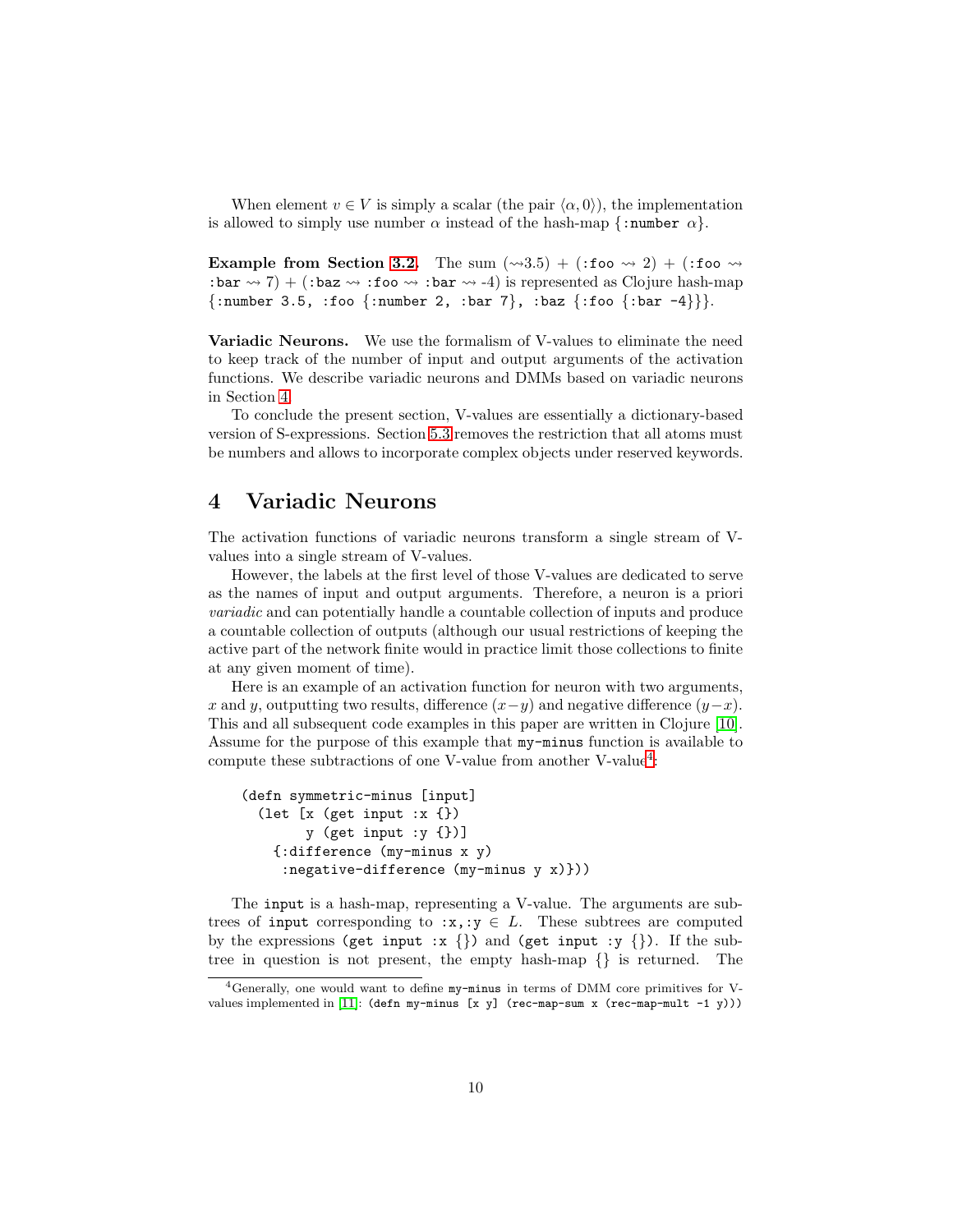empty hash-map represents zero vector (zero element of  $V$ ) in our implementation. The function outputs a V-value with two subtrees corresponding to :difference,:negative-difference  $\in L$ .

So, the arguments are combined into a single V-value, input, and the outputs are combined into a single return V-value.

The non-trivial aspect of this approach is that instead of mapping neuron outputs to neuron inputs, the network matrix  $\bf{W}$  now maps subtrees at the first level of the neuron outputs to subtrees at the first level of the neuron inputs. We shall see in the present section that the network matrix  $\bf{W}$  naturally acquires a structure of multidimensional tensor under this approach.

#### 4.1 Space U

Because we are going to use the keys at the first level of V-values as names of inputs and outputs, we don't want any top-level leaves, that is we don't want non-zero scalars ("tensors of rank 0") in our V-values. Hence we'll be using space  $U = L \rightarrow V$ , namely we'll use values  $u \in U$  as inputs and outputs of the neuron activation function (which will always have arity one), and those values u will contain actual inputs and outputs of the neuron at their first level.

Observe that  $V \cong \mathbb{R} \oplus (L \to V) = \mathbb{R} \oplus U$ , and that U therefore satisfies the equation  $U \cong L \to (\mathbb{R} \oplus U)$ .

The activation functions of the neurons map  $U$  to  $U$ , transforming single streams of elements of  $U$ . The labels at the first level of the elements of  $U$  serve as names of inputs and outputs.

#### 4.2 Multidimensional Structure on W

The network matrix W must provide a linear map from the concatenation of the first levels of elements of  $U$  which are the outputs of all neurons, to the concatenation of the first level of elements of U which are the inputs of all neurons. In our example above, a neuron with symmetric-minus activation function would have two V-values at its input, one labeled by :x and one labeled by :y, assembled into one input map. Such a neuron would also have two V-values at its output, one labeled by :difference and one labeled by :negative-difference, assembled into one output map.

However, we consider an infinite collection of V-values on input of each neuron, with V-values labeled by all elements of L, and an infinite collection of V-values on output of each neuron, with V-values labeled by all elements of  $L$ , since nothing restricts activation functions from using any of those labels.

Now we want to take infinite collections of V-values on output of each neuron for all neurons and join those infinite collections together into a single infinite collection of V-values, and we shall apply matrix  $W$  to this unified infinite collection (imposing the usual condition about only a finite number of relevant elements or vectors being non-zero at any given moment of time).

We also want to take infinite collections of V-values on *input* of each neuron for all neurons and join those infinite collections together into a single infinite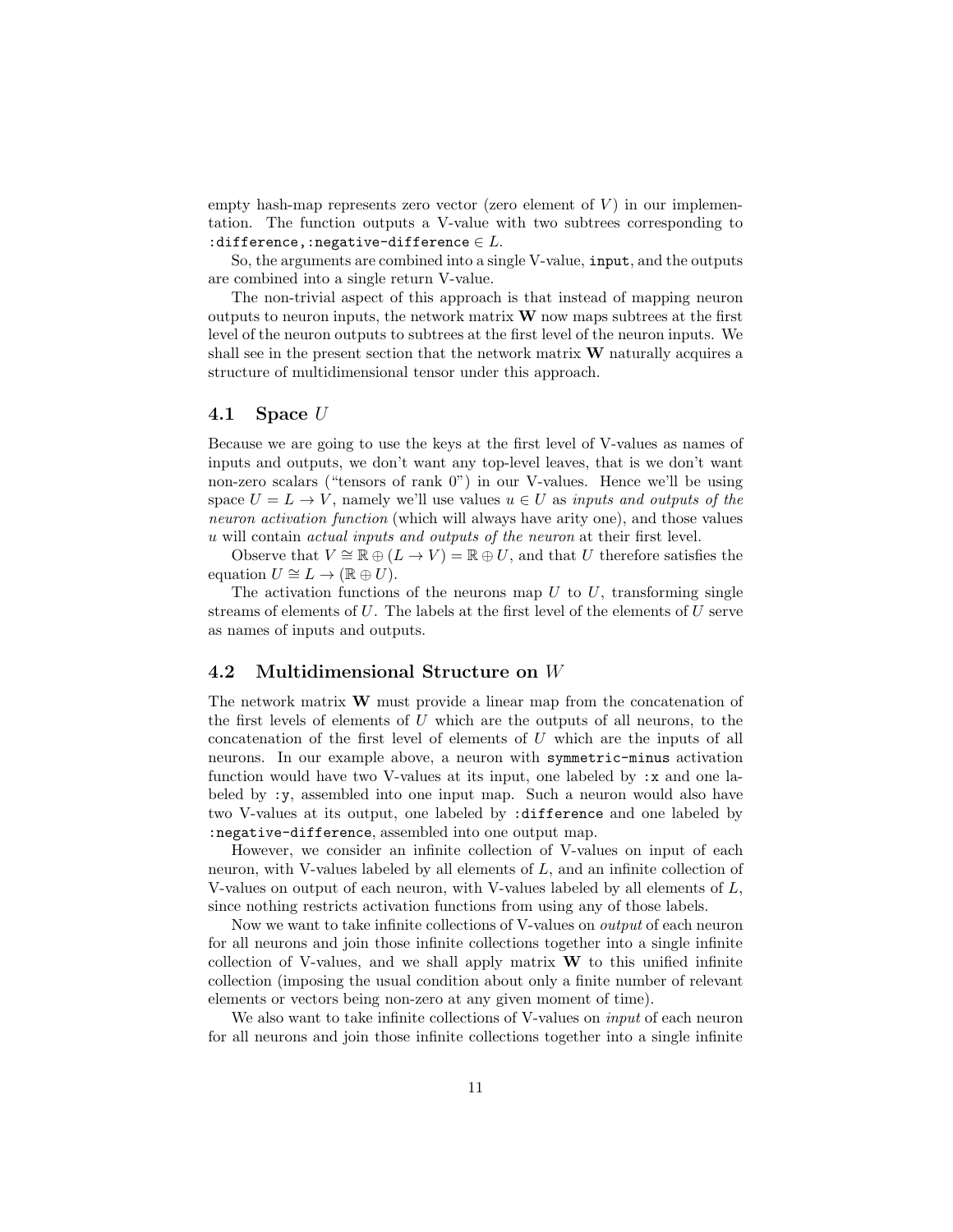collection of V-values, and matrix W will produce this unified infinite collection each time it is applied to the collection described in the previous paragraph.

Below we follow closely the material from Section 3.2 of [\[2\]](#page-25-5).

Consider one input situated on the first level of the element of U serving as the argument of the activation function for one neuron, and the row of the network matrix  $\bf{W}$  responsible for computing that input from the concatenation of the first levels of elements of U which are the outputs of all neurons.

The natural structure of indices of this row is not flat, but hierarchical. At the very least, there are two levels of indices: neurons and their outputs.

We currently use three levels of hierarchy in our implementation: neuron types (which are Clojure vars referring to implementations of activation functions  $U \to U$ ), neuron names, and names of the outputs. Hence, matrix rows are three-dimensional sparse arrays (sparse "tensors of rank 3") in our current implementation.

The natural structure of indices of the array of rows is also not flat, but hierarchical. At the very least, there are two levels of indices: neurons and their inputs. We currently use three levels of hierarchy in our implementation: neuron types, neuron names, and names of the inputs.

Hence, the network matrix  $W$  is a six-dimensional sparse array (sparse "tensor of rank 6") in our current implementation.

## 4.3 DMMs Based on V-values and Variadic Neurons

The DMM is a "two-stroke engine" similar to that of Section [2,](#page-3-0) and consists of a linear "down movement" followed by an "up movement" performed by the activation functions of neurons. This "two-stroke cycle" is repeated indefinitely (Figure [4\)](#page-12-0).

We allow names for neurons and their inputs and outputs to be any elements of L. The address space is such that the network is countably-sized, but since the network matrix W has only a finite number of non-zero elements at any given time, and elements of  $U$  have only a finite number of non-zero coordinates at any given time, we are always working with finite representations.

The network matrix **W** (sparse "tensor of rank  $6$ ") depends on t, and its element  $w_{f,n_f,i;g,n_g,o}^t$  is non-zero, if the output *o* of neuron  $n_g$  with the built-in activation function g is connected to the input i of neuron  $n_f$  with the built-in activation function f at the moment of time t, with number  $w_{f,n_f,i;g,n_g,o}^t$  being the non-zero weight of this connection.

On the "down movement", the network matrix  $(w_{f,n_f,i; g,n_g,o}^t)$  is applied to an element of U which contains all outputs of all neurons. The result is an element of U which contains all inputs of all neurons to be used during the next "up movement". Each of those inputs is computed using the following formula:

<span id="page-11-0"></span>
$$
x_{f,n_f,i}^{t+1} = \sum_{g \in F} \sum_{n_g \in L} \sum_{o \in L} w_{f,n_f,i;g,n_g,o}^t * y_{g,n_g,o}^t.
$$
 (4)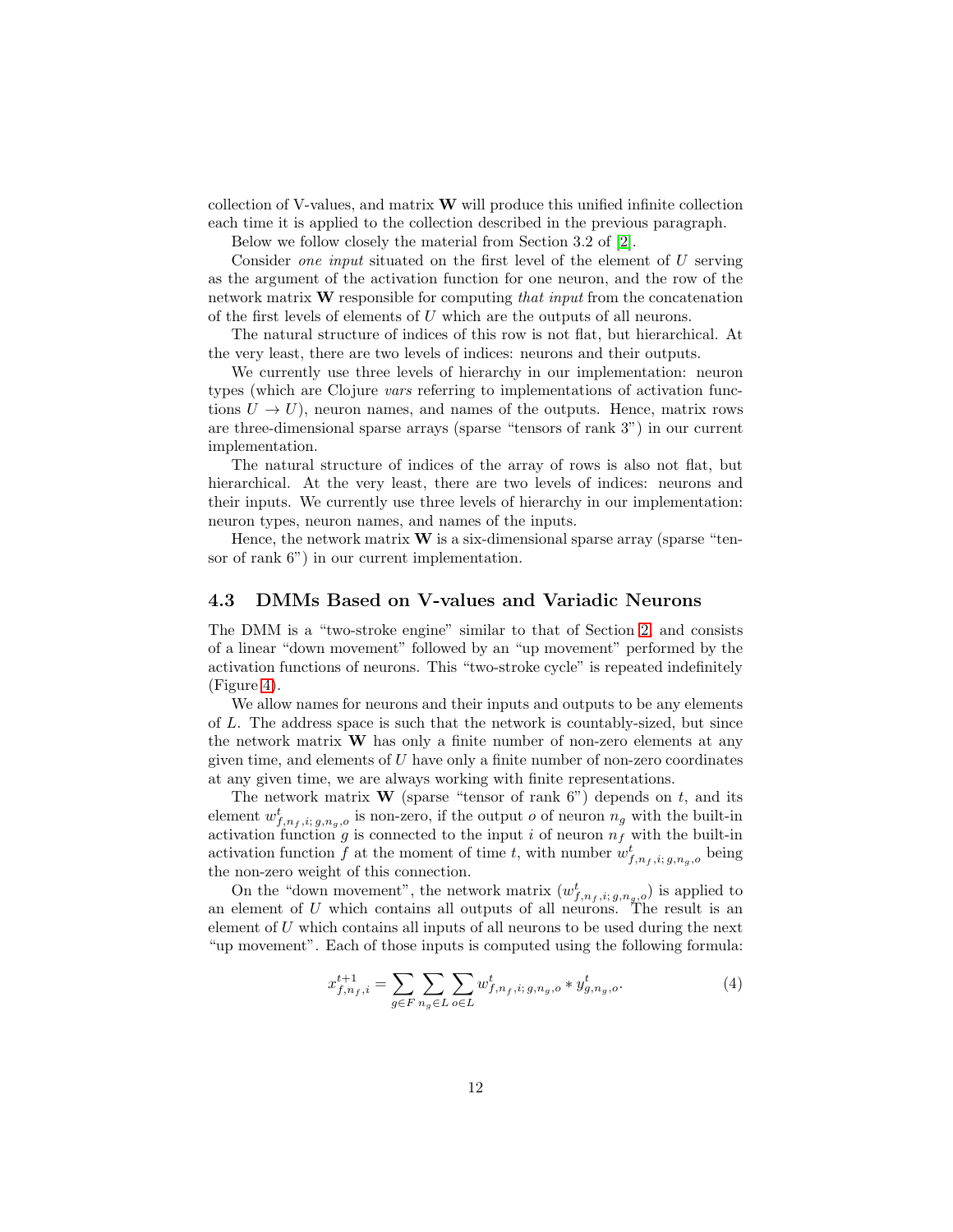

<span id="page-12-0"></span>Figure 4: "Two-stroke engine" for a DMM based on variadic neurons. Two neurons,  $n_f$  and  $n_g$ , are explicitly pictured. Their inputs and outputs,  $x_{f,n_f}, x_{g,n_g}, y_{f,n_f}, y_{g,n_g}$ , are depicted as trees belonging to  $U$ . W is a linear map from the concatenation of the first levels of all  $y_{h,n_h}$  trees to the concatenation of the first levels of all  $x_{h,n_h}$  trees (Equation [4\)](#page-11-0).

Indices  $f$  and  $g$ belong to the set of neurons types  $F$ , which is simply the set of transformations of U. Potentially, one can implement countable number of such transformations in a given programming language, but at any given time only finite number of them are defined and<br>used. Indices  $n_f$ Indices  $n_f$ and  $n_g$  are the names of input and output neurons, and indices i and o are the names

of the respective input and output arguments of those neurons.

In the formula above,  $w_{f,n_f,i;g,n_g,o}^{t}$  is a number (the connection weight), and  $x_{f,n_f,i}^{t+1}$  and  $y_{g,n_g,o}^t$  are elements of V (not necessarily of U, since the presence of scalars is allowed at this level). The product  $w_{f,n_f,i;g,n_g,o}^t * y_{g,n_g,o}^t$  multiplies vector  $y_{g,n_g,o}^t$  by real number  $w_{f,n_f,i;g,n_g,o}^t$ .

This operation is performed for all  $f \in F$ , all  $n_f \in L$ , all input names  $i \in L$ , such that the corresponding three-dimensional row of  $W$  has some non-zero elements at time t.

The result is finitely sized map  $\{f \mapsto \{n_f \mapsto x_{f,n_f}^{t+1}\}\}\,$ , where each  $x_{f,n_f}^{t+1}$  is a finitely sized map from the names of neuron inputs to the values of those inputs,  $\{i \mapsto x_{f,n_f,i}^{t+1}\}.$ 

On the "up movement", each  $f$  is simply applied to the elements of  $U$  representing the single inputs of the activation function  $f$ . This application is performed for all neurons  $\langle f, n_f \rangle$  which are present in the finitely sized map described in the previous paragraph<sup>[5](#page-12-1)</sup>:

$$
y_{f,n_f}^{t+1} = f(x_{f,n_f}^{t+1}).
$$
\n(5)

An example of an activation function of a variadic neuron was given in the beginning of the present section. For more examples of this kind see Section [6.1](#page-15-2) and Section [6.3.](#page-17-0)

We gave the construction for the space  $V$ , but similar constructions also work for more general variants described in Section [5.3.](#page-15-1)

<span id="page-12-1"></span><sup>&</sup>lt;sup>5</sup>The neuron is fully determined by a pair  $\langle f, n_f \rangle$ . For each  $f \in F$ , there can be many active neurons  $\langle f, n_f \rangle$  with different  $n_f$ . For each  $n_f \in L$ , there can be many active neurons  $\langle f, n_f \rangle$  with different f.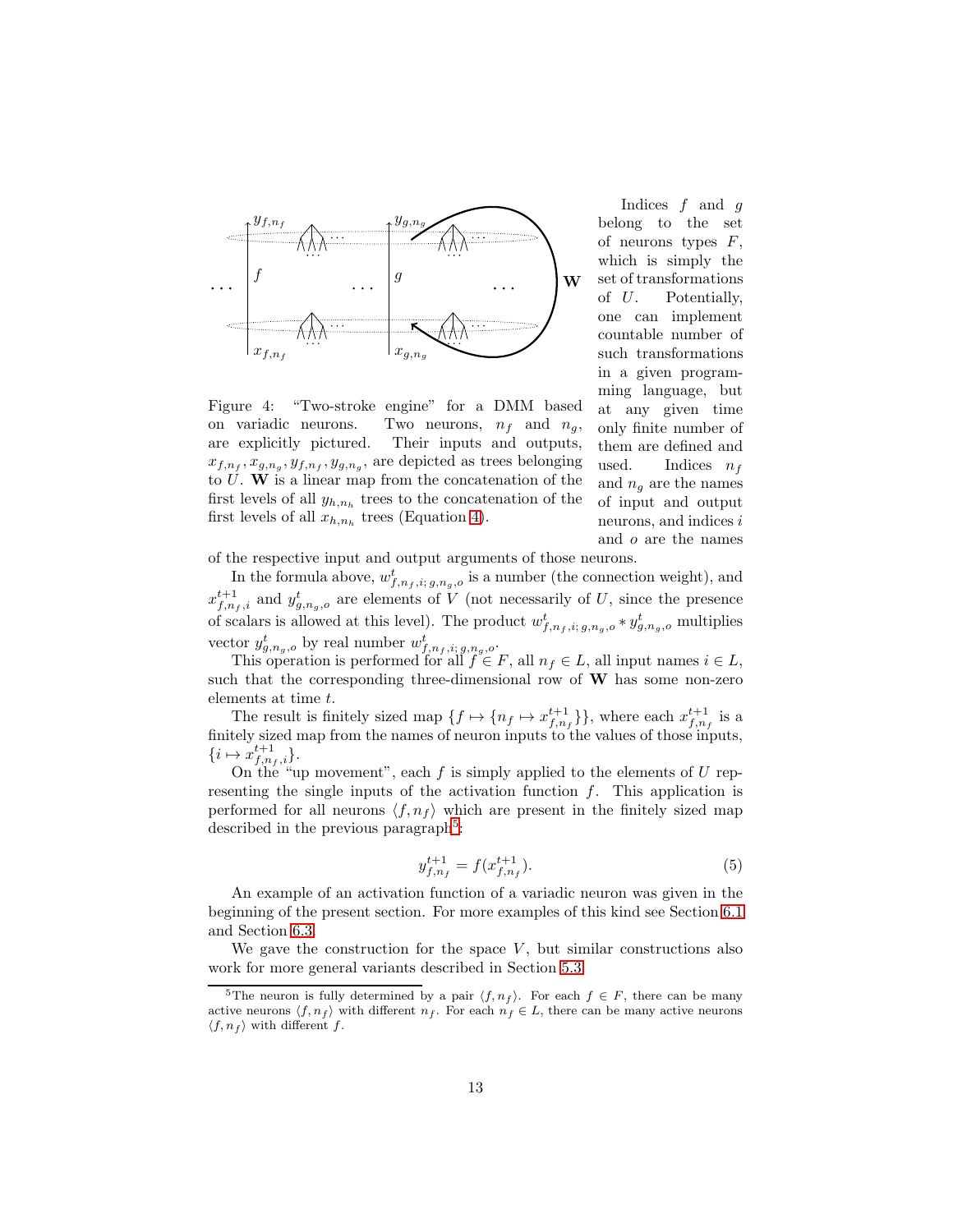## <span id="page-13-0"></span>5 Linear Streams

Informally speaking, we say that a space of streams is a *space of linear streams*, if a meaningful notion of linear combination of several streams with numerical coefficients is well-defined.

We would like to formalize this notion, while keeping the following examples in mind:

- The space of sequences of numbers;
- For a vector space V, the space of sequences of its elements,  $(v_1, v_2, \ldots);$
- For a measurable space  $X$ , spaces of samples and signed samples drawn from X.

We consider linear streams in somewhat limited generality here. First of all, we consider discrete sequential time, while other models of time, e.g. con-tinuous, are also potentially of interest<sup>[6](#page-13-1)</sup>. We consider linear streams over real numbers, while other systems of coefficients (especially, complex numbers) can also be quite fruitful. Finally, we ground each space of linear streams in a vector space, while one could consider a more abstract approach to the notion of linear combination, where one works solely with streams of abstract representations without grounding them in a vector space.

To define a particular  $\text{kind}$  of linear streams  $k$  in a more formal manner, we specify background vector space  $V_k$  and streams of approximate representations of the underlying vectors from  $V_k$ . The approximate representations provide some information about the underlying vectors. Moreover, for every kind of linear streams k, we specify a procedure computing an approximate representation of a linear combination  $\alpha_1v_{1,k}+\ldots+\alpha_nv_{n,k}$  from approximate representations of vectors  $v_{1,k}, \ldots, v_{n,k}$ . We say informally that the approximate representations in question belong to a vector-like space and we call them vector-like elements.

### <span id="page-13-2"></span>5.1 Streams of Samples and Signed Samples

First, let's consider streams of samples from sequences of probability distributions over an arbitrary measurable space  $X$  and their linear combinations with positive coefficients.

A sequence of probability distributions,  $(\mu_1, \mu_2, \ldots)$ , can be represented by a sequence of elements of X sampled from those distributions,  $(x_1, x_2, \ldots)$ . Note that X is not required to be a vector space. Consider  $0 < \alpha < 1$  and sequences of probability distributions  $(\mu_1, \mu_2, \ldots)$  and  $(\nu_1, \nu_2, \ldots)$  represented by streams of samples  $(x_1, x_2, \ldots)$  and  $(y_1, y_2, \ldots)$ . Produce a stream of samples representing the sequence of probability distributions  $(\alpha * \mu_1 + (1-\alpha) * \nu_1, \alpha * \mu_2 + (1-\alpha) * \nu_2, ...)$ as follows. Sample a random number uniformly from [0,1], and if this number is smaller than  $\alpha$ , pick  $x_1$  as the first element of our stream, otherwise pick

<span id="page-13-1"></span> $6$ We understand streams as functions from time to a set of objects, so that an object corresponds to any given moment of time. In our paper, time tends to have a starting point, to be discrete, and to continue indefinitely, so we usually model time by non-negative integers starting from 0 or 1.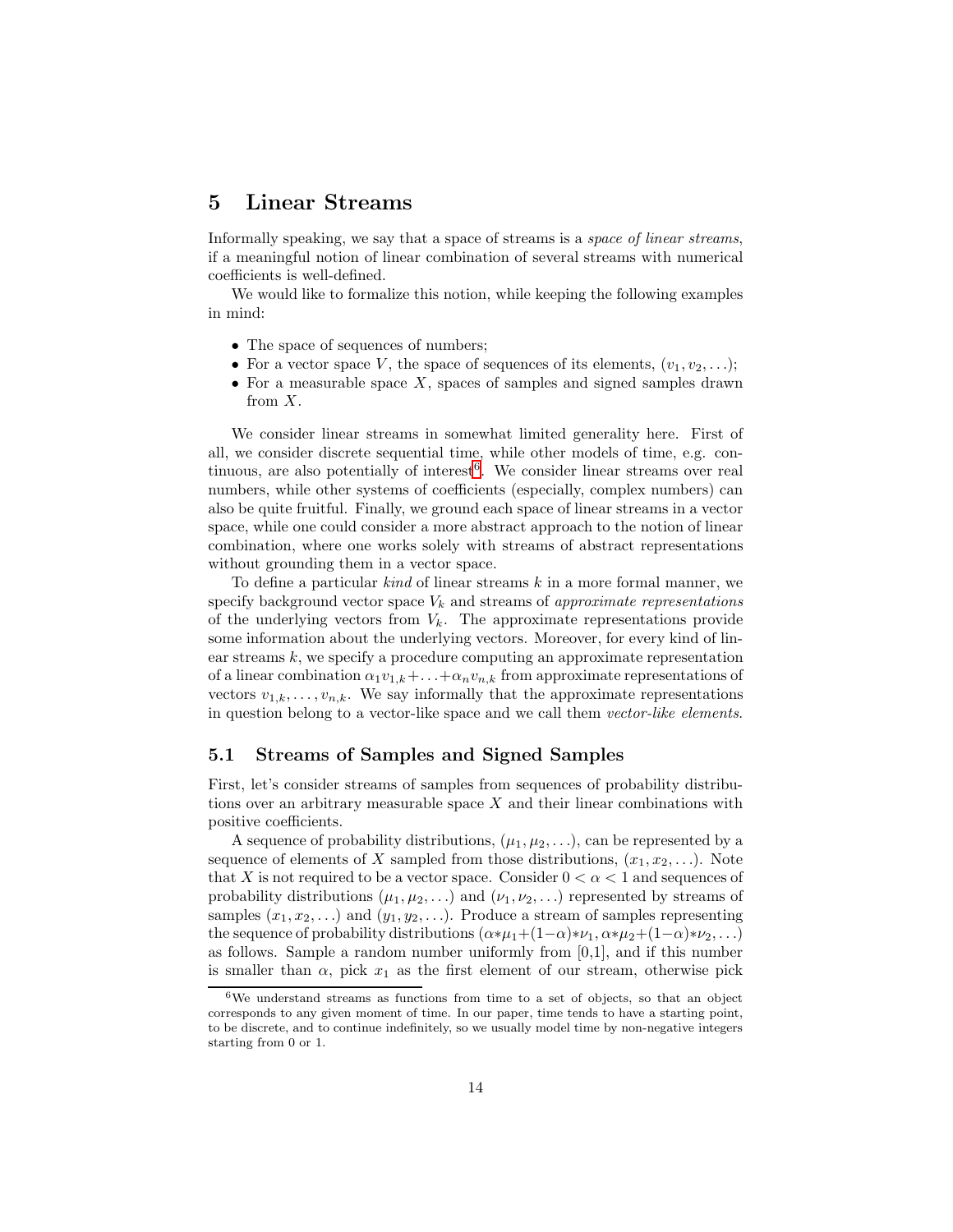$y_1$ . Repeat this procedure for  $x_2$  and  $y_2$ , and so on. Let's call this procedure a stochastic linear combination of the streams of samples.

To include this example into our framework, we need a background vector space, and we need stochastic linear combinations with positive and negative coefficients to be well-defined.

Let's observe that probability distributions over some measurable space  $X$ belong to the vector space of finite signed measures<sup>[7](#page-14-0)</sup> over X. Let's consider signed samples, that is, samples marked as being positive or negative.

Streams of signed samples are mentioned in Section 1.2 of [\[3\]](#page-25-8). Here we follow a more detailed treatment of them given in Appendix A.1 of [\[2\]](#page-25-5). The underlying vector space is the space of all finite signed measures over arbitrary measurable space X, and samples are pairs  $\langle x, s \rangle$ , with  $x \in X$  and flag s taking values -1 and 1.

One considers streams of finite signed measures over X,  $\mu_1, \ldots, \mu_n$ , and streams of corresponding samples,  $\langle x_1, s_1 \rangle, \ldots, \langle x_n, s_n \rangle$ .

The procedure of computing a sample representing a signed measure  $\alpha_1 * \mu_1 +$ ... + $\alpha_n * \mu_n$  is as follows. We pick index i with probability  $| \alpha_i | / \sum_j | \alpha_j |$  using the absolute values of coefficients  $\alpha$ , and we pick the sample  $\langle x_i, \text{sign}(\alpha_i) * s_i \rangle$ (reversing the flag if the selected value  $\alpha_i$  is negative) to represent the linear combination  $\alpha_1 * \mu_1 + \ldots + \alpha_n * \mu_n$ .

For further discussion of expressive power of signed measures and signed samples see Section 1.2 of [\[3\]](#page-25-8). Issues related to missing samples and zero measures are mentioned in Appendix A.2 of [\[2\]](#page-25-5). A generalization to complex-valued measures and linear combinations with complex coefficients is considered in the design notes for  $[11]^8$  $[11]^8$ .

### 5.2 Embedding

The ability to represent characters, words, and other objects of discrete nature as vectors is one of the cornerstones of success of modern neural networks.

The embedding of characters into a vector space generated by the alphabet ("one-hot encoding") is a basis for rather spectacular results obtained by modern forms of recurrent neural networks, such as LSTMs [\[19\]](#page-26-4). The ability to learn an optimal embedding of words into vectors is an integral part of a number of applications of recurrent neural nets to linguistics [\[24\]](#page-26-5).

When it comes to representing compound structures in vector spaces, there is obviously a lot of freedom and variety. Throughout this paper, we work with embeddings of classes of dataflow matrix machines<sup>[9](#page-14-2)</sup> into corresponding vector spaces. One can argue that a class of dataflow matrix machines forms a sufficiently rich space of objects, and that since one finds a meaningful natural embedding of such a space into a vector space, one should expect to be able to find meaningful natural embeddings for a large variety of spaces of objects.

<sup>7</sup>measures which can take any finite real values, including negative values

<span id="page-14-0"></span><sup>8</sup><https://github.com/jsa-aerial/DMM/blob/master/design-notes/Early-2017/sampling-formalism.md> <sup>9</sup>considering each time a class of DMMs over some signature of neuron types

<span id="page-14-2"></span><span id="page-14-1"></span>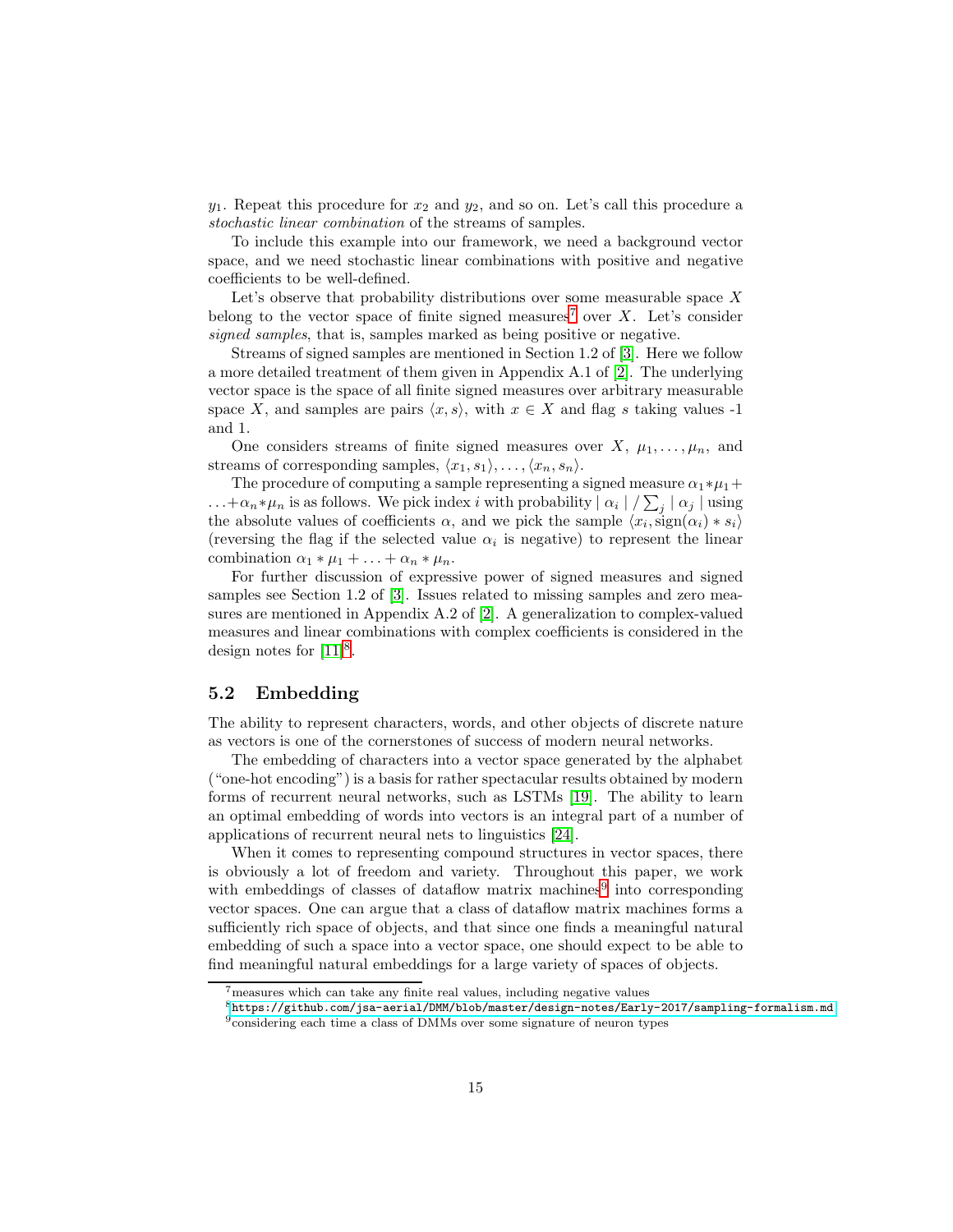As the previous subsection indicates, the notion of embedding into linear streams is more general than the notion of embedding into vector spaces. As long as one is willing to consider a stream of objects of arbitrary nature as drawn from some sequence of probability distributions over those objects, this stream belongs to a space of linear streams of samples equipped with the stochastic version of linear combination.

Hence one is able to obtain an embedding of a stream of objects into a space of linear streams without embedding individual objects into a vector space.

## <span id="page-15-1"></span>5.3 A Family of Spaces of V-values

The space  $V$  is very expressive, but sometimes it is not enough. If one wants to accommodate vectors from some other vector space  $V'$ , a convenient way to do so is to allow elements of  $V'$  in the leaves of the prefix trees. Usually one still wants to be able to have just numbers inside the leaves as well, so one uses  $\mathbb{V} = \mathbb{R} \oplus V'$  for the space of leaves.

This means that elements of V are now used as coefficients  $\alpha$  instead of real numbers in  $\alpha \cdot (l_1 \dots l_n) = l_1 \rightsquigarrow \dots \rightsquigarrow l_n \rightsquigarrow \alpha$ . Considering a basis in V, one can see that this whole construction corresponds to tensor product  $V \otimes V$ .

Elements of V are also used as elements of sparse "tensors of mixed rank". The equation  $V \cong \mathbb{R} \oplus (L \to V)$  becomes  $V \cong \mathbb{V} \oplus (L \to V)$ .

Implementation-wise, if, for example,  $\mathbb{V} = \mathbb{R} \oplus V' \oplus V'' \oplus V'''$ , then in addition to the reserved key :number, one would reserve additional keys for each of the additional components  $V', V'', V'''$  to incorporate the non-zero instances of those components into leaves (and into hash-maps).

For example, Appendix A.3 of [\[2\]](#page-25-5) shows how to accommodate signed samples discussed in Section [5.1](#page-13-2) above within this framework. One considers  $\mathbb{V} = \mathbb{R} \oplus M$ , where  $M$  is the space of finite signed measures over  $X$ , and one uses the reserved keyword :sample to incorporate signed samples into the leaves as necessary.

So, in this fashion a space  $V \cong \mathbb{V} \oplus (L \to V)$  will still be represented by nested hash-maps, and we are still going to call those nested hash-maps *V-values*.

## <span id="page-15-0"></span>6 Programming

Here we discuss some of the programming patterns in dataflow matrix machines. Further programming tools come from the presence of self-referential mechanism (Section [7\)](#page-19-0) and from modularization facilities (Section [9\)](#page-21-0).

#### <span id="page-15-2"></span>6.1 Linear and Multiplicative Constructions

Linear and multiplicative constructions in dataflow matrix machines are wellcovered in [\[8\]](#page-25-3). The most fundamental of them is a neuron with identity activation function. Consider some argument name, e.g. :accum. If we connect output :accum of such a neuron to its input :accum with weight 1, this neuron becomes an *accumulator*. It adds together and accumulates in its :accum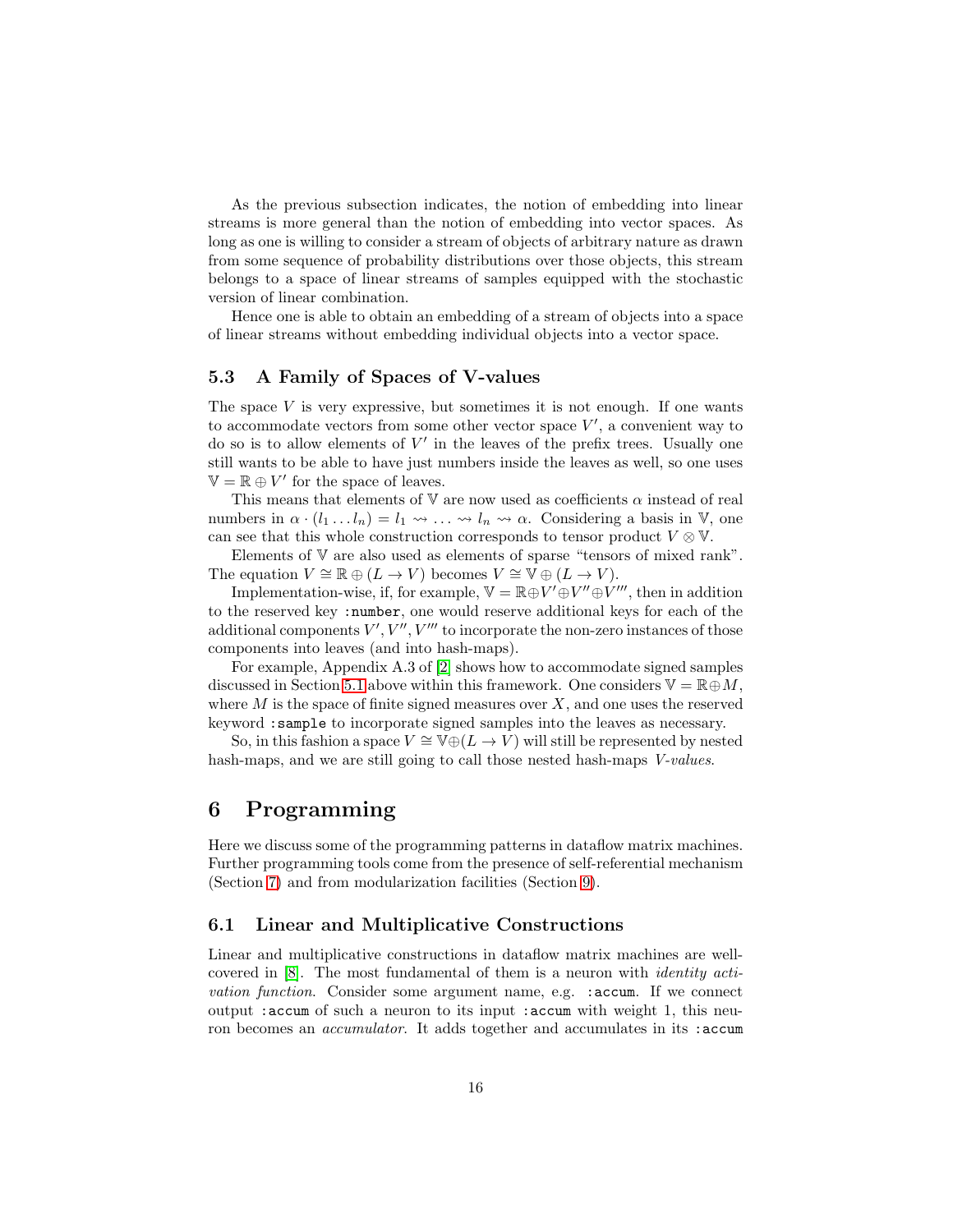arguments the contributions to its input :accum made during each "two-stroke cycle" by all other outputs in the network connected to the input :accum of our neuron by non-zero weights.

Among multiplicative constructions, the most fundamental one is multiplication of an otherwise computed neuron output by the value of one of its scalar inputs. This is essentially a fuzzy conditional, which can selectively turn parts of the network on and off in real time via multiplication by zero, attenuate or amplify the signal, reverse the signal via multiplication by -1, redirect flow of signals in the network, etc. For further details see [\[8\]](#page-25-3).



<span id="page-16-0"></span>Figure 5: Connectivity of a neuron [accum :my-neuron] with activation function accum, neuron name :my-neuron, and input arguments :accum and :delta, when this neuron is used as an accumulator.

These facilities are quite powerful even for scalar flows of reals, and even more so for vector flows. The lack of these facilities hinders the approaches which insist on only having non-linear activation functions, or on only having neurons with a single input.

Sometimes, it is convenient to take advantage of having multiple inputs and use a neuron with  $+$  activation function,  $y = x + \Delta x$ , as an accumulator, connecting  $y$  to  $x$  with weight 1 and accepting contributions from other outputs in the network on input  $\Delta x$  [\[9\]](#page-25-4). For de-

tails of this connectivity pattern in the current DMM architecture with variadic neurons see Figure [5](#page-16-0) .

The code for the activation function accum of this accumulator looks as follows [\[11\]](#page-25-6):

#### (defn accum [input] {:single (rec-map-sum (input :accum) (input :delta))})

The function accum takes a V-value input as argument, then it adds together the values of the two neuron inputs<sup>[10](#page-16-1)</sup>, (input :accum) and (input :delta), obtaining the desired result, and then returns {:single result} as the output. It can add together arbitrary elements of V.

In this example, the : accum name for a neuron input stands for  $x$ , the : delta name for a neuron input stands for  $\Delta x$ , and the :single is the name of the only output this particular neuron has.

If we want a particular neuron :my-neuron with built-in activation function accum to work as an accumulator, then the element of the network matrix

<span id="page-16-1"></span> $10$ rec-map-sum is one of DMM core primitives for V-values implemented in [\[11\]](#page-25-6) which performs addition of V-values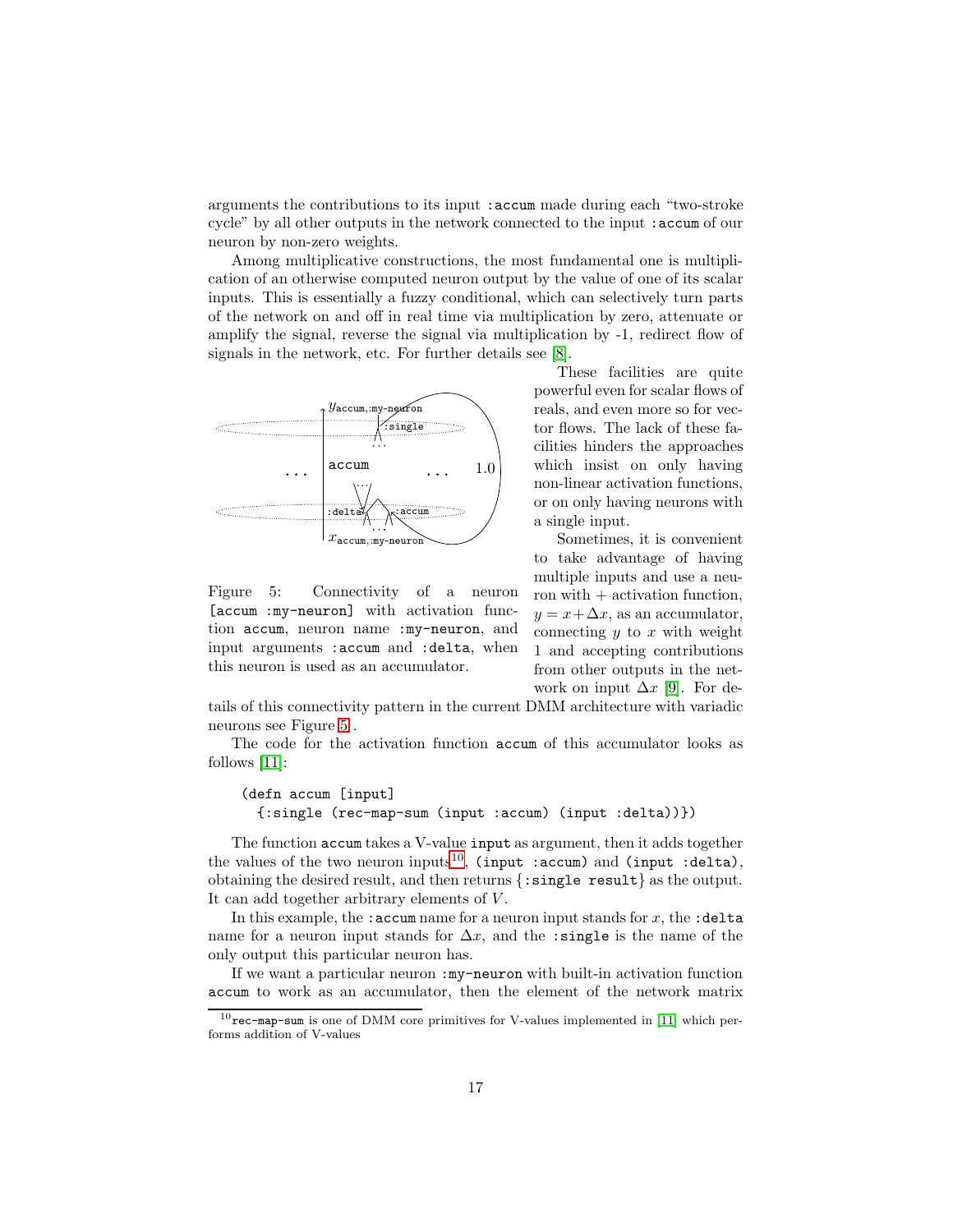connecting the output [accum :my-neuron :single] together with the input [accum :my-neuron :accum] should be 1 (see Figure [5\)](#page-16-0). The corresponding matrix element  $w_{\text{accum},\text{my-neuron},\text{accum},\text{accum},\text{my-neuron},\text{single}}$  is expressed as

```
{v-accum {:my-neuron {:accum
 {v\text{-}accum } {:my-neuron {:single 1}}}}}}
```
in our current Clojure implementation, where v-accum is defined as

```
(def v-accum (var accum))
```
because the value of accum itself used as a hash-key is not stable from recompilation to recompilation, whereas (var accum) is stable.

The contributions from other neurons are accepted on the input : delta.

#### 6.2 Sparse Vectors

The ability to handle sparse vectors in a straightforward manner is not available in scalar-based neural networks. One has to allocate a neuron for every coordinate, and there is no straightforward way to avoid processing those coordinates which happen to be zero at the moment.

In DMMs one can handle compact sparse vectors of very high, or even infinite dimensions, and the network size does not depend on those dimensions. An example of a compact DMM built around an accumulator of sparse vectors in the vector space generated by a given alphabet in order to keep track of the number of occurrences of each character in a given string is studied in detail in [\[8\]](#page-25-3). The savings can be drastic, as, for example, Unicode alphabet exceeds 100,000 characters, and with sparse representation only the actually occurring characters are stored and processed.

The same technique can be applied to keeping track of the number of occurrences of each word in the text, where the underlying vector space generated by all possible words is infinitely-dimensional.

#### <span id="page-17-0"></span>6.3 Data Structures

An earlier paper [\[8\]](#page-25-3) focuses on allocating data structures in the body of the network itself, an approach encouraged by the network's potentially infinite size and powerful self-modification facilities.

However, with the ability to process complicated vectors such as V-values, it is natural to encode and process data structures on that level. The use of structure sharing immutable data structures, the default in Clojure, should make passing complicated structures through "up movements" and "down movements" reasonably efficient, as seen in our own preliminary explorations.

For example, a list can be encoded by using :this and :rest keys on the same level of a V-value, and having neurons with first, rest, and cons activation functions. The only decision one needs to make is whether to consider all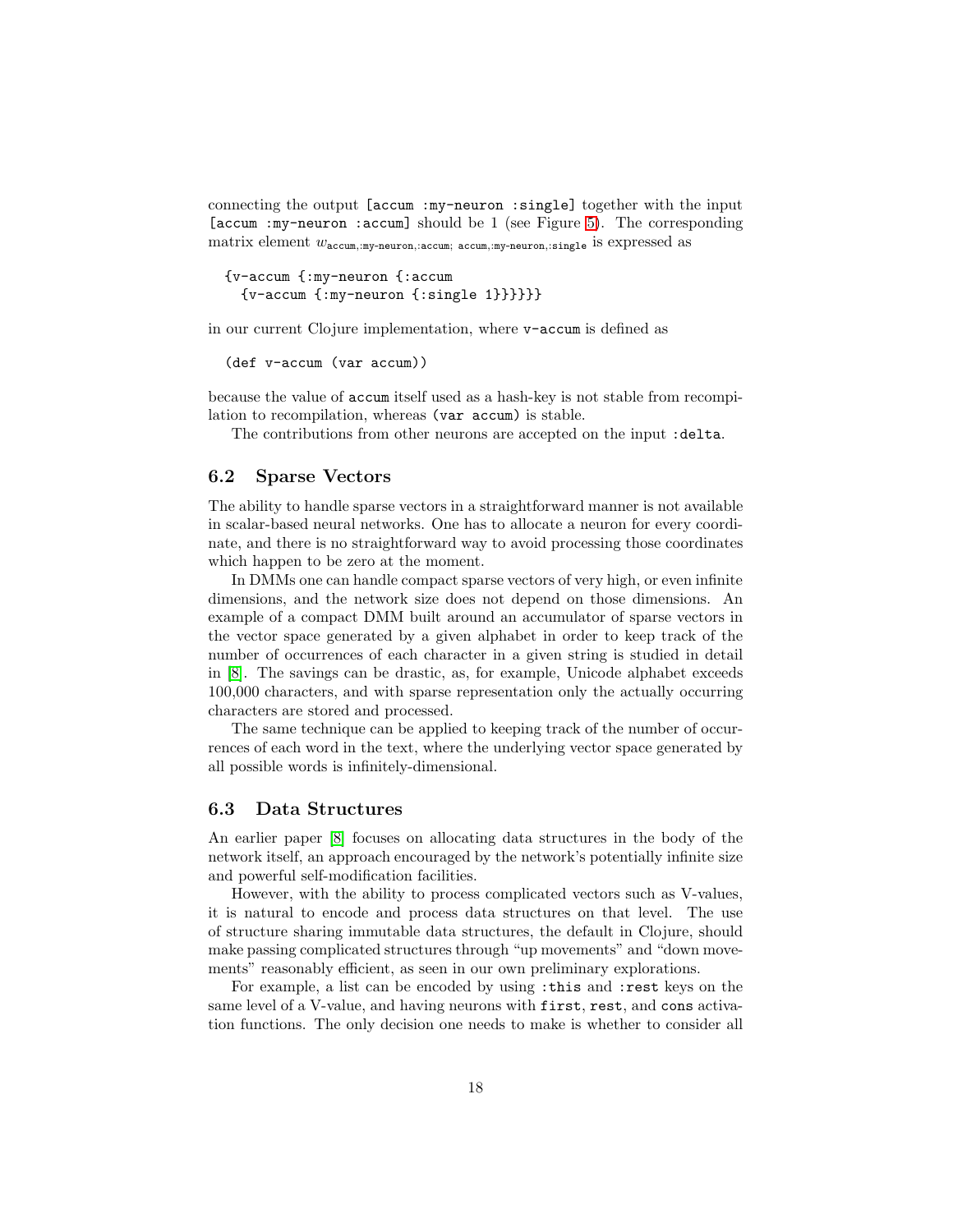lists as having infinite sequences of zeros at the tail, or whether to incorporate an explicit list terminator (e.g. a keyword :end mapped to 1) in the formalism.

E.g. the following activation function for the neuron used to accumulate a list of "interesting" events is similar to the function used in our example of a DMM accumulating a list of mouse  $clicks^{11}$  $clicks^{11}$  $clicks^{11}$ :

```
(defn dmm-cons [accum-style-input]
 (let [old-self (get accum-style-input :self {})
      new-signal (get accum-style-input :signal {})]
   (if (interesting? new-signal)
     {:self {:this new-signal :rest old-self}}
     {:self old-self})))
```
In order to maintain the accumulator metaphor, the :self output and the :self input of the corresponding neuron are connected with weight 1.

Any linked structures which can be encoded inside the network matrix, can be encoded inside a similar matrix not used as the network matrix (the only difference is that data structures encoded within the network matrix tend to be "active", as they are built over actively working neurons; this difference can potentially be profound).

## <span id="page-18-1"></span>6.4 From Programming via Composition of Transformers of Streams of V-values to Dataflow Matrix Machines

There is a rather long history of programming via composition of transformers of linear streams. In each of those cases, linear streams can be represented as sufficiently general streams of V-values.

Perhaps the most well known example is the discipline of audio synthesis via composition of unit generators, which are transformers of streams of audio samples (streams of numbers, if one considers a single monophonic channel). That discipline was created by Max Mathews in 1957 at Bell Labs [\[21\]](#page-26-6). It is typical for a modern audio synthesis system to be crafted along those lines, even though the syntax can differ greatly. One of the classical textbooks in that discipline is [\[12\]](#page-25-9). We found the tutorial [\[23\]](#page-26-7) on Beads, a realtime audio and music library for Java and Processing, to be a convenient introductory text.

In this cycle of studies we explored a number of different examples of programming via composition of linear streams, starting from dataflow programming of animations via composition of transformers of image streams [\[4\]](#page-25-10). During that series of experiments we discovered that if one does not want to impose the condition of the dependency graph being acyclic, then one needs to maintain two elements of each stream at any given time, the "current" element, used by the transformers depending on that stream in their computations, and the "next" element, the element which is being computed. Then, after transformers computed their respective "next" elements, there is a shift operation which makes all the "next" elements current.

<span id="page-18-0"></span> $11$ [https://github.com/jsa-aerial/DMM/blob/master/examples/dmm/quil-controlled/jul\\_13\\_2017\\_experiment.clj](https://github.com/jsa-aerial/DMM/blob/master/examples/dmm/quil-controlled/jul_13_2017_experiment.clj)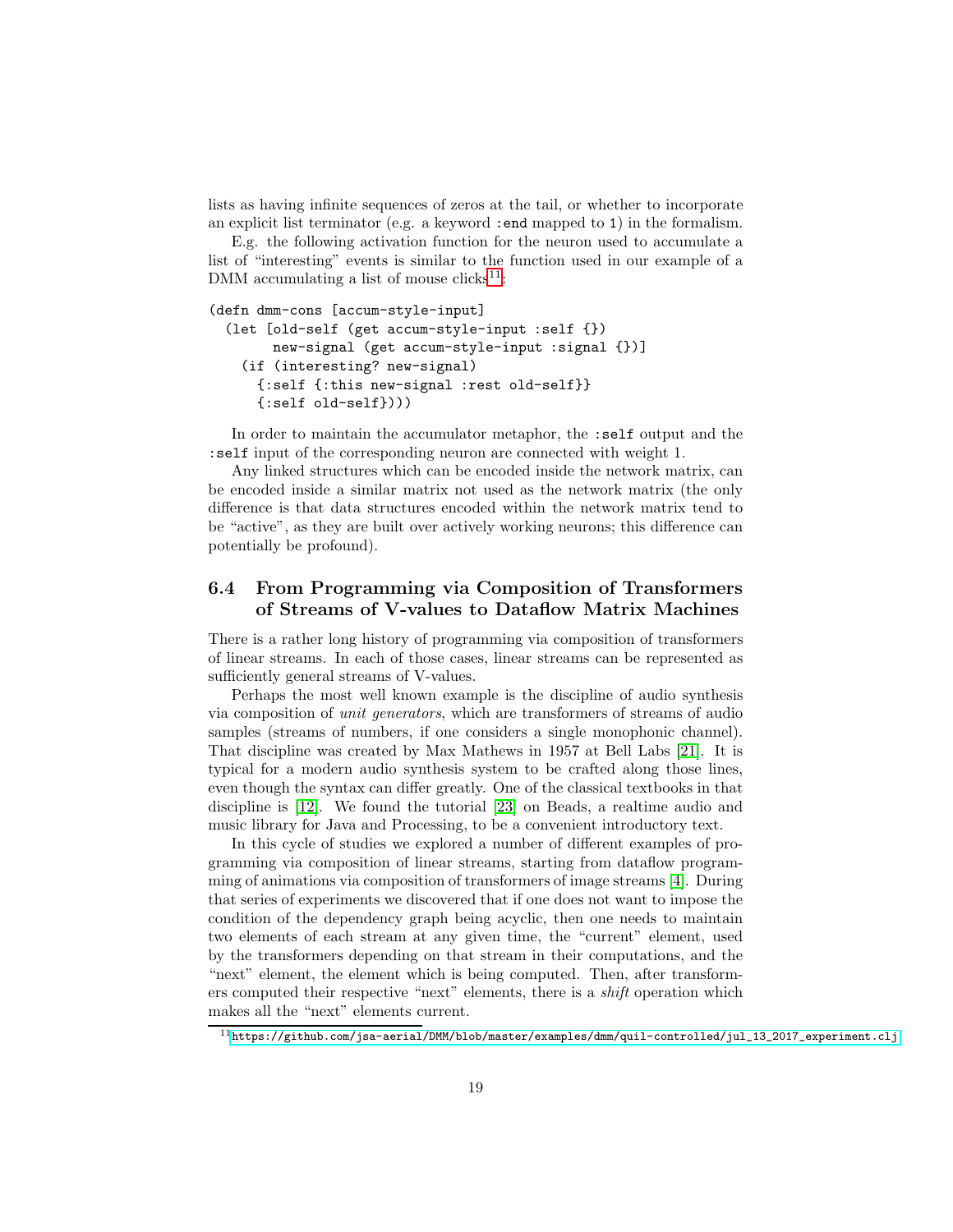This cycle "transform-shift" is a version of the two-stroke cycle used in this paper, and the shift operation is what the "down movement" of a DMM would look like, if all non-zero matrix rows would only have a single non-zero element in each of them, and that element would be 1. In fact, any program built as a composition of transformers of linear streams can be converted into an equivalent DMM by inserting a linear transformation described by a matrix row with one non-zero element with weight 1 at each connection.

A number of examples of DMMs we explored in this cycle of studies, such as the character-processing DMM described in Section 3 of [\[8\]](#page-25-3) or the DMM accumulating a list of mouse clicks mentioned in Section [6.3](#page-17-0) of the present paper, come from programs built as compositions of transformers of linear streams converted to DMMs by inserting weight 1 connectors.

One aspect which used to be somewhat limited within the discipline of programming via composition of transformers of linear streams was higher-order programming, i.e. transforming the transformers. In particular, the higherorder constructions themselves were not expressed as transformations of linear streams.

Dataflow matrix machines allow to continuously transform any composition of stream transformers into any other composition of stream transformers, and we present one way to do so *within the discipline of transforming linear streams* and in a self-referential manner in the next section.

## <span id="page-19-0"></span>7 Self-referential Mechanism

The ability to handle arbitrary linear streams implies the ability to handle streams of vectors shaped like network connectivity matrices (be those flat two-dimensional matrices, or sparse multidimensional tensors described in Section [4\)](#page-9-0). This enables a rather straightforward mechanism to access and modify the network matrix W. We designate a neuron Self emitting a stream of such matrices, and use the most recent value from that stream as  $W$  for the purpose of the next "down movement" step.

We currently prefer to use an accumulator with  $+$  activation function  $y =$  $x + \Delta x$  as Self following [\[9\]](#page-25-4) (see Section [6.1\)](#page-15-2). Self takes additive updates from other neurons in the network on its  $\Delta x$  input, and other neurons can take the stream of the current values of W from the output of Self making them aware of the current state of the network connectivity.

Network self-modification based on the streams of network matrices was first introduced in [\[7\]](#page-25-2), and the principle of "self-referential completeness of the DMM signature relative to the language available to describe and edit the DMMs" was formulated there. That principle states that it is desirable to have a sufficient variety of higher-order neurons to perform updates of the network matrix, so that any modifications of a DMM (understood as a network or as a program) can be made by triggering an appropriate higher-order neuron.

Paper [\[8\]](#page-25-3) explored ways for the network to modify itself by making deep copies of its own subgraphs. The possibility of using self-referential matrix trans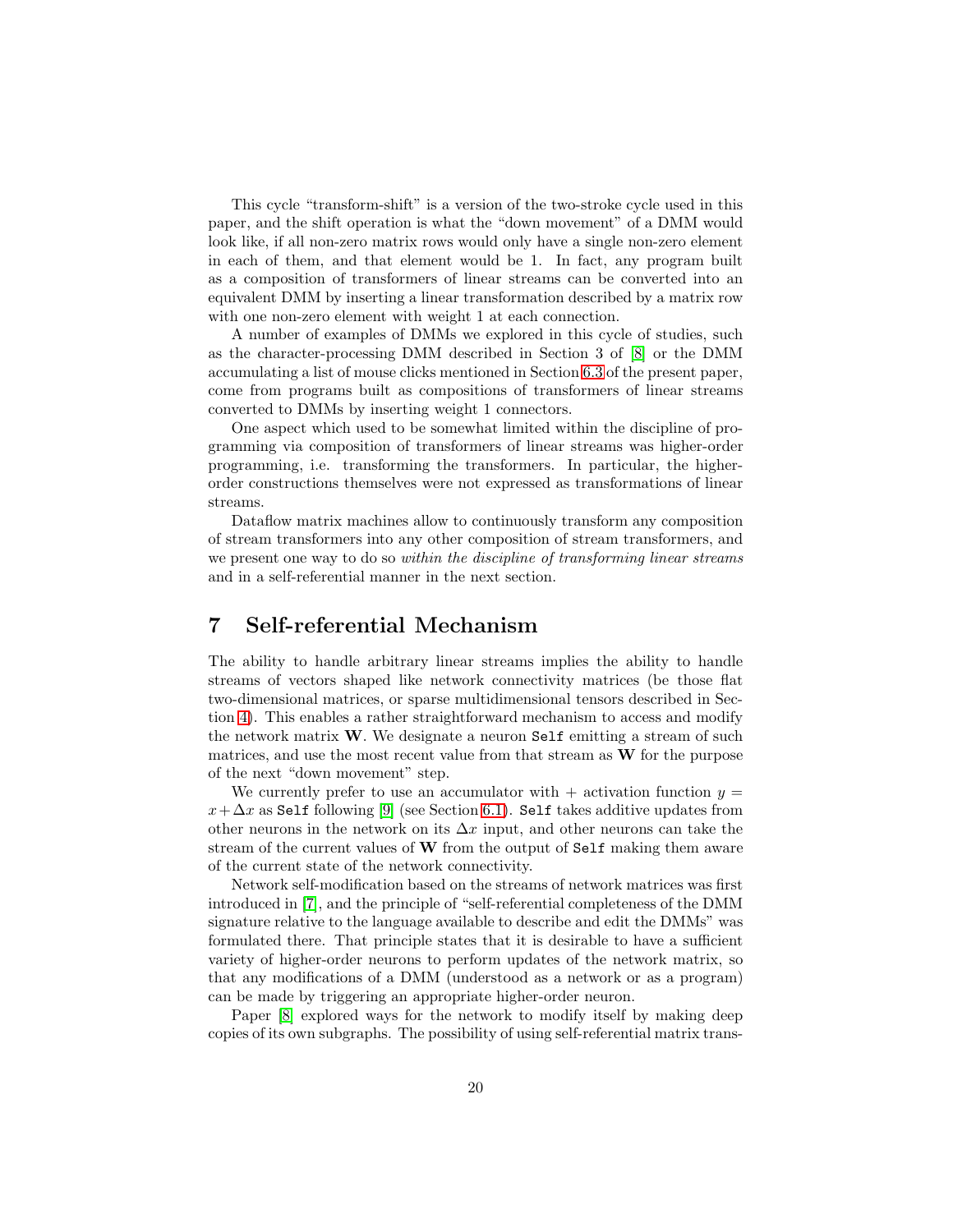formations as a new foundation for programming with linear streams, somewhat similarly to lambda-calculus being a foundation for symbolic programming, was studied in [\[9\]](#page-25-4).

Also, it was demonstrated in [\[9\]](#page-25-4) that this self-referential mechanism together with a few constant update matrices gives rise to a wave pattern dynamically propagating in the network matrix; this result was also verified in computer experiments (see Appendix B of [\[2\]](#page-25-5) for a more polished presentation).

However, all these studies were so far merely scratching the surface of what is possible with this mechanism. In principle, it should allow the network to maintain an evolving population of its own subnetworks, to maintain an evolving population of network update methods, to train network update methods as a linear combination of available network update primitives, etc.

We hope that some of this potential will be explored in the future.

## <span id="page-20-0"></span>8 Network Topology

The network topology, such as layers, is defined by the pattern of sparsity of W: some of the connectivity weights are kept at zero, and some are allowed to deviate from zero, and the network topology comes from that.

However, in the model of synchronous time we follow in this paper, all layers still work simultaneously. If it is desirable for layers to work strictly in turn, one can use multiplicative mechanisms described in Section [6.1](#page-15-2) to orchestrate the computations by turning off the layers at the appropriate moments of time using zero multiplicative masks, and then by further optimizing implementation to save processing time in such situations.

Not all weights which are non-zero need to be variable weights. It is often the case that some of the non-zero weights are set to 1, and then it is the user's choice which of those should be allowed to vary. The particularly frequent are the cases when the weight 1 in question is the only non-zero element of its matrix row. The examples of cases where weights set to 1 occur naturally include

- accumulators (Sections [6.1,](#page-15-2) [6.3\)](#page-17-0);
- cases when a program expressed as composition of V-value transformers is translated into a DMM (Section [6.4\)](#page-18-1);
- special neural network topology<sup>[12](#page-20-1)</sup>.

<span id="page-20-1"></span><sup>12</sup>For example, let's express LSTMs and Gated Recurrent Unit networks as networks built from sigmoid neurons, linear neurons, and neurons performing multiplication for gating following Appendix C of [\[9\]](#page-25-4), and let's assume that we are writing this in terms of neurons processing scalar streams (streams of numbers). Then each of the two inputs for each neuron performing multiplication of scalar streams is connected with weight 1 from a single output of an appropriate neuron.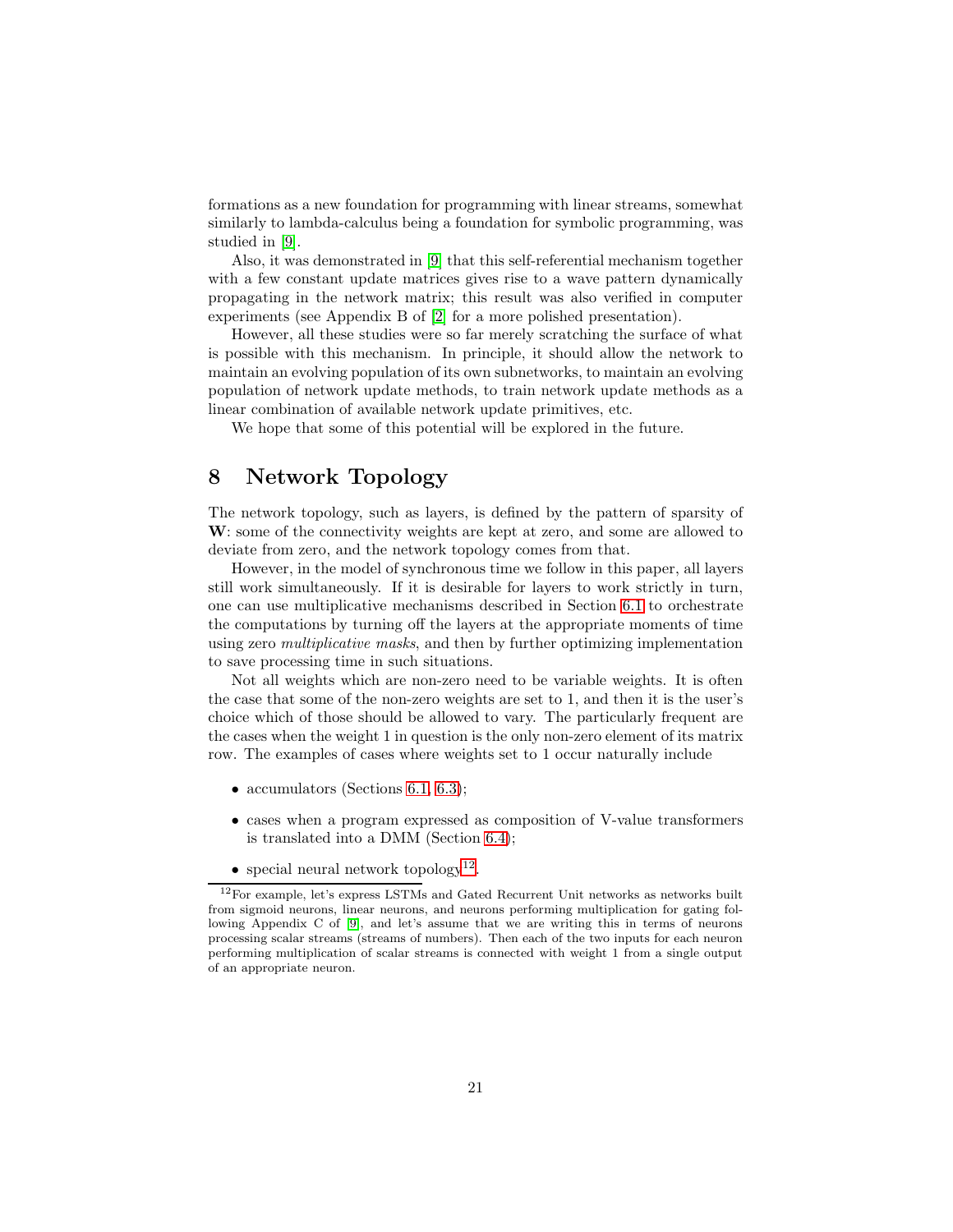## <span id="page-21-0"></span>9 Subnetworks and Modularization

The modern trend in artificial neural nets is to build the networks not from a large number of single neurons, but from a relatively small number of modules such as layers, etc.

In this sense, it is convenient that neurons in DMMs are powerful enough to express the "up movement" action of whole subnetworks. This allows to build DMMs from a relatively small number of powerful neurons, if so desired.

In the old style DMMs [\[6,](#page-25-1) [7,](#page-25-2) [8,](#page-25-3) [9\]](#page-25-4), the neurons had fixed arity and were powerful enough to express the "up movement" action of the subnetworks of fixed size. However, the networks themselves became variadic networks of unbounded size, so the gap between single neurons and general subnetworks remained.

With variadic neurons this particular gap is eliminated.

In 2016, Andrey Radul formulated a principle stating that there is no reason to distinguish between a neuron and a subnetwork, and that it is a desirable property of a model to not have a difference between a generalized neuron and a subnetwork.

The formalism of V-values and variadic neurons allows DMMs to fulfill this principle in the following limited sense: single neurons are powerful enough to express one "up movement" action of any subnetwork as one "up movement" action of an appropriately crafted single neuron.

## <span id="page-21-1"></span>10 Learning

There are various indications that dataflow matrix machines have strong potential for future machine learning applications.

DMMs contain well-known classes of neural networks with good machine learning properties, such as LSTM and Gated Recurrent Unit networks (Appendix C of [\[9\]](#page-25-4)).

At the same time, they allow to naturally express a number of various algorithms within a formalism which allows arbitrarily small modifications of programs, where one can transform programs continuously by continuously transforming the matrices defining those programs.

The presence of well-developed self-referential facilities means that network training methods can be made part of the network itself, making this a natural setting for a variety of "learning to learn" scenarios.

DMM architecture is conductive to experiments with "fast weights" (e.g. [\[1\]](#page-25-11)).

Recently, we have been seeing very interesting suggestions that synthesis of small functional programs and synthesis of neural network topology from a small number of modules might be closely related to each other [\[27,](#page-26-8) [26\]](#page-26-9). The ability of single DMM neurons to represent neural network modules suggests that DMMs might provide the right degree of generality to look at these classes of problems of network and program synthesis.

We are seeing evidence that syntactic shape of programs and their functionality provide sufficient information about each other for that to be useful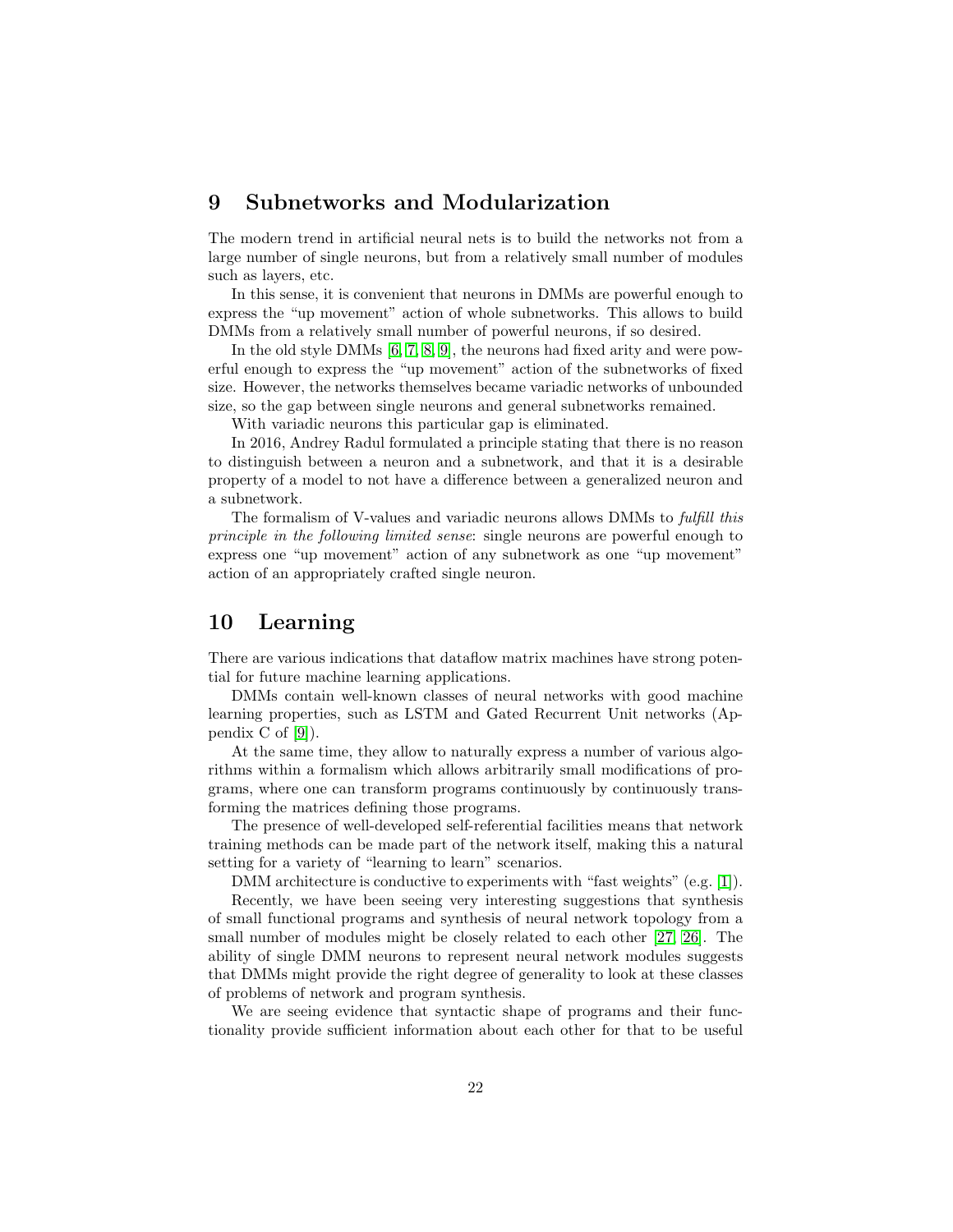during program synthesis by machine learning methods (e.g. [\[25\]](#page-26-10)). If a corpus of human-readable programs manually written in the DMM architecture emerges eventually, this should be quite helpful for solving the problem of synthesis of human-readable programs performing non-trivial tasks.

Given that DMMs form a very rich class of computational models, it makes sense to search for its various subclasses for which more specialized methods of machine learning might be applicable.

## <span id="page-22-0"></span>11 Historical Remarks and Related Work

There are two ways one can arrive at the dataflow matrix machines. One can focus on programming with linear streams and then notice that by interleaving linear and non-linear transformations of those streams, it is possible to obtain parametrization of large classes of programs by matrices of numbers.

Another way is to focus on recurrent neural networks as a programming platform and to try to generalize them as much as possible while retaining their key characteristic, which is parametrization by connectivity matrices of network weights.

In this section of the present paper we discuss some of the related work under both of these approaches.

#### 11.1 Recurrent Neural Networks as Programs

It was recognized as early as 1940-s, that if one provides a neural network with a suitable model of unbounded memory one obtains a Turing-universal formalism of computations [\[22\]](#page-26-1). Research studies formally establishing Turing-universality for neural networks processing streams of reals include [\[28,](#page-26-2) [30\]](#page-26-3).

More recent studies include such well-known approaches as [\[14,](#page-25-12) [32\]](#page-27-0), which are currently under active development.

Yet, as these approaches are gradually becoming more successful at learning neural approximations to known algorithms, they do not seem to progress towards human-readable programs. In fact, it seems that while the expressive power of scalar-based neural networks is sufficient to create Turing-complete esoteric programming languages, they are not expressive enough to become a pragmatic programming platform. The restriction to scalar flows seems to either necessitate awkward encoding of complex data within reals (as in [\[30\]](#page-26-3), where binary expansions of real numbers are used as tapes of Turing machines), or to force people to create networks depending in their size on data dimensionality and with any modularization and memory capabilities being external to the network formalism, rather than being native to the networks in question.

The awkward encodings of complex data within reals hinder the ability to use self-modification schemas for scalar-based neural networks. E.g. a remarkable early paper [\[29\]](#page-26-11) has to use such encodings for addresses in the network matrix, and such encodings lead to very high sensitivities to small changes of numbers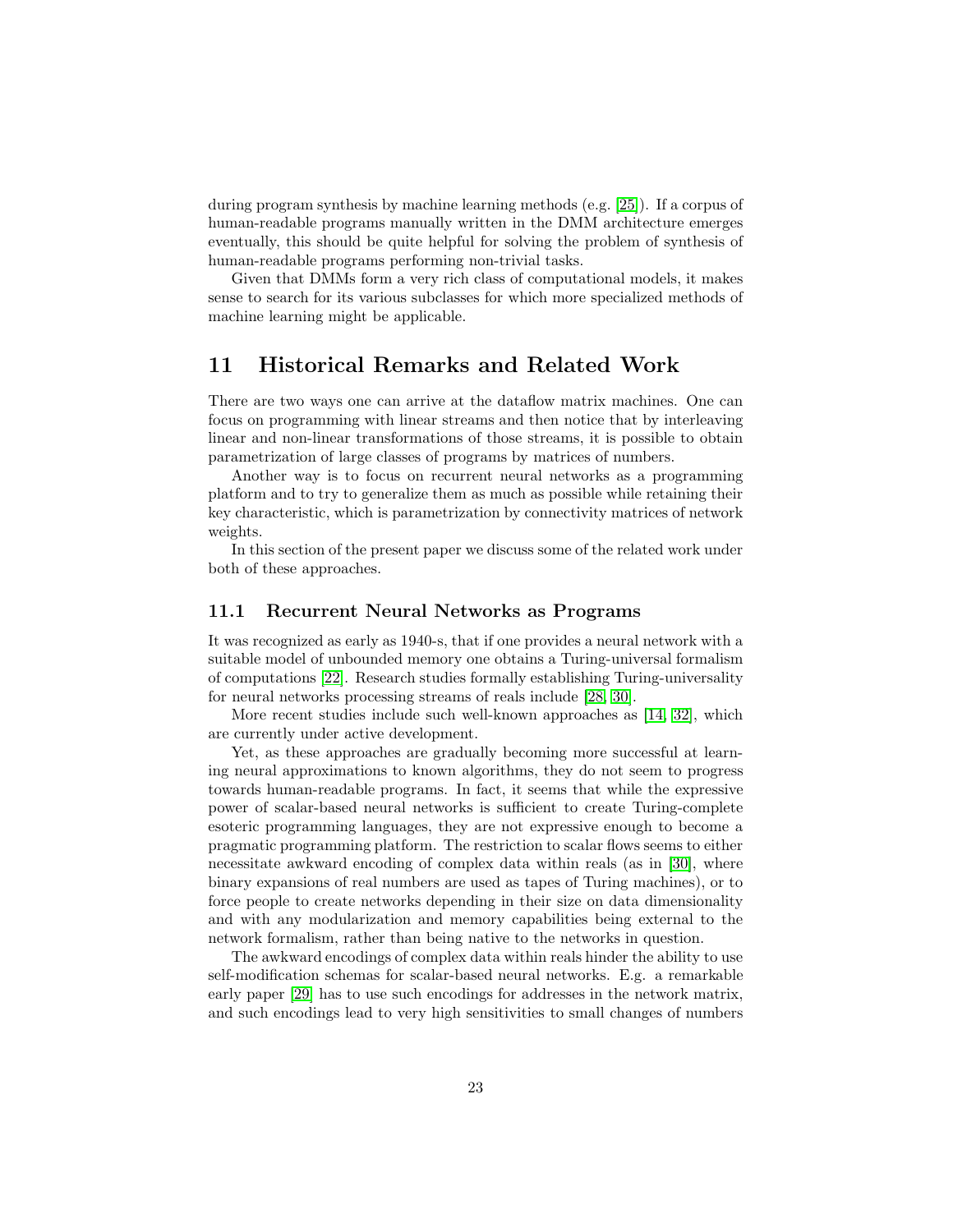involved, while the essence of correct neural-based computational schemas is their robustness in the presence of noise.

Even such natural constructions within the scalar flow formalism as neurons with linear activation functions, such as identity, and neurons performing multiplication of two arguments, each expressing a different linear combination of neuron outputs, encounter resistance in the field.

The power of linear and multiplicative neurons was well understood at least as early as 1987 [\[28\]](#page-26-2). Yet, when the LSTMs were invented in 1997 [\[18\]](#page-26-12), the memory and gating mechanisms were understood as mechanisms external to neural networks, rather then the mechanisms based straightforwardly on neurons with linear activation functions for memory and neurons performing multiplication for gating, which provide a natural way to express memory and gating mechanisms in neural nets (see Appendix C of [\[9\]](#page-25-4)).

Recently, the power of having linear activation functions, in particular identity, in the mix together with other activation functions is finally getting some of the recognition it deserves (the paper [\[17\]](#page-26-13) is now a well-cited paper). However, the explicit activation functions of arity two, such as multiplication, are still quite exotic and often difficult to explicitly incorporate into existing software frameworks for neural networks.

We think that dataflow matrix machines as presented here, with their vector flows and multiple arities for activation functions, provide the natural degree of generality for neural networks.

### 11.2 Programming with Linear Streams

Continuous computations (which tend to be computations with linear streams) have a long history, starting with electronic analog computers. The programs, however, were quite discrete: a pair of single-contact sockets was either connected with a patch cord, or it was not connected with a patch cord.

More modern dataflow architectures focusing on work with linear streams representing continuous data include, for example, LabVIEW [\[16\]](#page-26-14) and Pure Data (e.g. [\[12\]](#page-25-9)). The programs themselves are still quite discrete.

To incorporate higher-order programming methods within the paradigm of programming with linear streams, the space of programs themselves needs to become continuous. Neural networks represent a step in this direction. While the network topology itself is discrete (the connection between nodes is either present, or not), when one expresses the network topology via its weightconnectivity matrix, the degree to which any particular edge is present (the absolute value of the weight associated with it) can be made as small as desired, and this provides the continuity we are after.

The particular line of work we are presenting in this paper emerged in 2012- 2013, when it was recognized by our group that the approximation domains providing continuous denotational semantics in the theory of programming languages can acquire the structure of vectors spaces, when equipped with cancellation properties missing in the standard theory of interval numbers. Namely, there must be enough overdefined (partially inconsistent) elements in those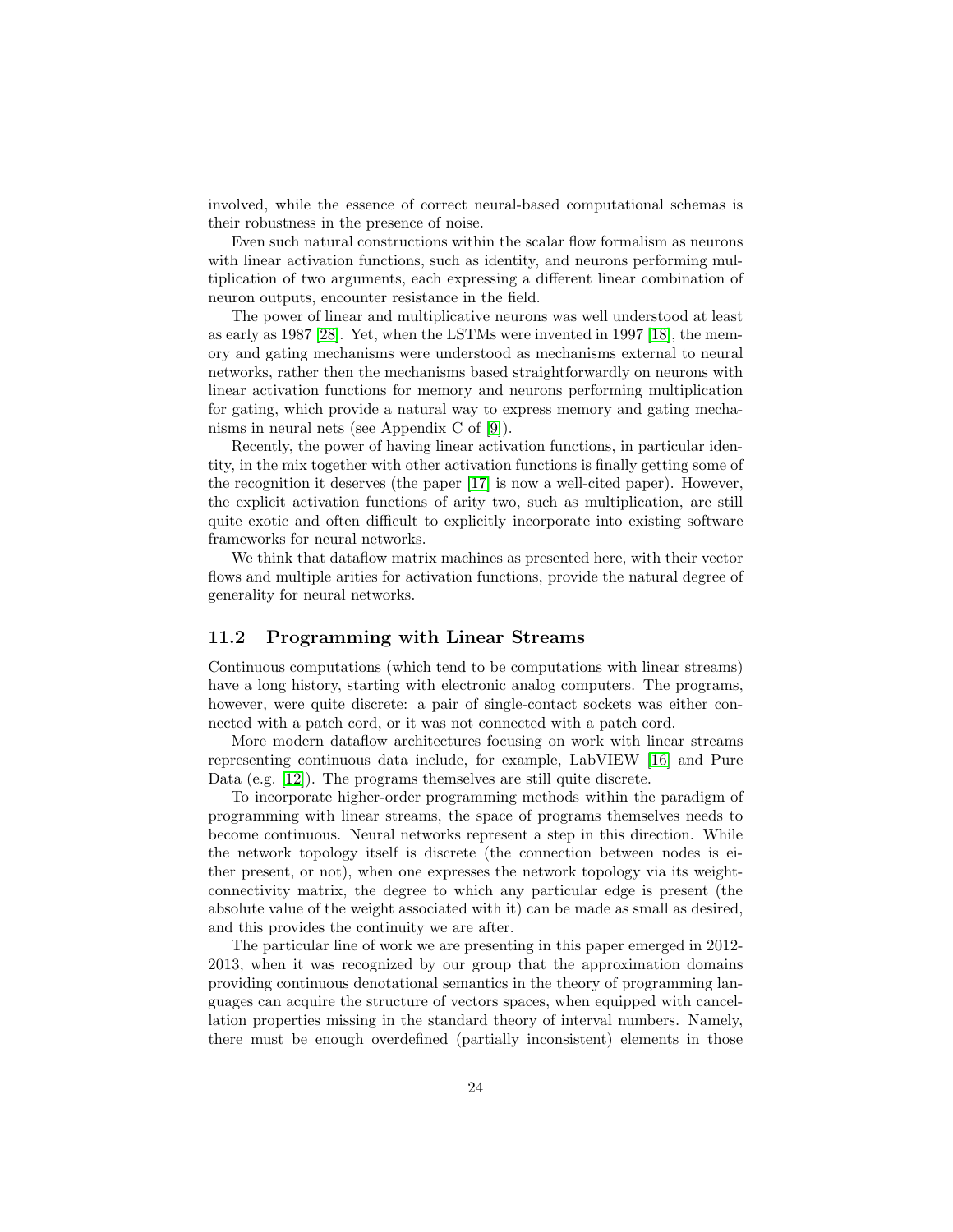spaces to produce zero on addition by the mechanism of cancellation with underdefined (partially defined) elements. For interval numbers, this corresponds to introduction of pseudosegments  $[a, b]$  with the contradictory property that  $b < a$ , following Warmus [\[31\]](#page-27-1). For probabilistic spaces, this corresponds to allowing negative values of probabilities in addition to usual non-negative values. The mathematics of the resulting partial inconsistency landscape is presented in Section 4 of [\[3\]](#page-25-8).

By 2015 it became apparent to our group that programming with linear streams was a rich formalism which included programming with streams of probabilistic samples and programming with generalized animations. This framework seemed to provide methods for continuous higher-order programming, and, moreover, it had good potential for obtaining more efficient schemas for genetic programming by allowing to introduce the motives similar to regulation of gene expression into genetic programming frameworks [\[3\]](#page-25-8). Crucially, it also became apparent at that time that if one introduced the discipline of interleaving linear and non-linear transformations of linear streams, then one could parametrize large classes of programs by matrices of numbers [\[5,](#page-25-0) [3\]](#page-25-8).

The first open-source software prototypes associated with this approach also appeared in 2015 [\[13\]](#page-25-13).

In 2016 we understood that the resulting formalism generalized recurrent neural networks, and the term dataflow matrix machines was coined [\[6\]](#page-25-1). The modern version of the self-referential mechanism in DMMs and the first precise description of how dataflow matrix machines function, given that their matrices can be dynamically expanded, appeared in [\[7\]](#page-25-2). The programming patterns for the resulting software framework were studied in [\[8\]](#page-25-3). A more theoretical paper [\[9\]](#page-25-4) explored the possibility of using self-referential matrix transformations instead of lambda-calculus as the foundation in this context and established further connections between neural networks and the mathematics of the partial inconsistency landscape.

The formalism of finite prefix trees with numerical leaves (the vector space of recurrent maps) was introduced in the Fall of 2016. This formalism was inspired by our work with Clojure programming language [\[15,](#page-26-15) [10\]](#page-25-7). The first open-source implementation of a version of DMMs based on that formalism and written in Clojure was produced in that time frame [\[11\]](#page-25-6), and a research paper based on this architecture was presented recently at LearnAut 2017 [\[2\]](#page-25-5).

## Acknowledgments

We would like to thank Dima-David Datjko, Elena Machkasova, and Elena Nekludova for helpful discussions of the material presented in [\[2\]](#page-25-5) and here.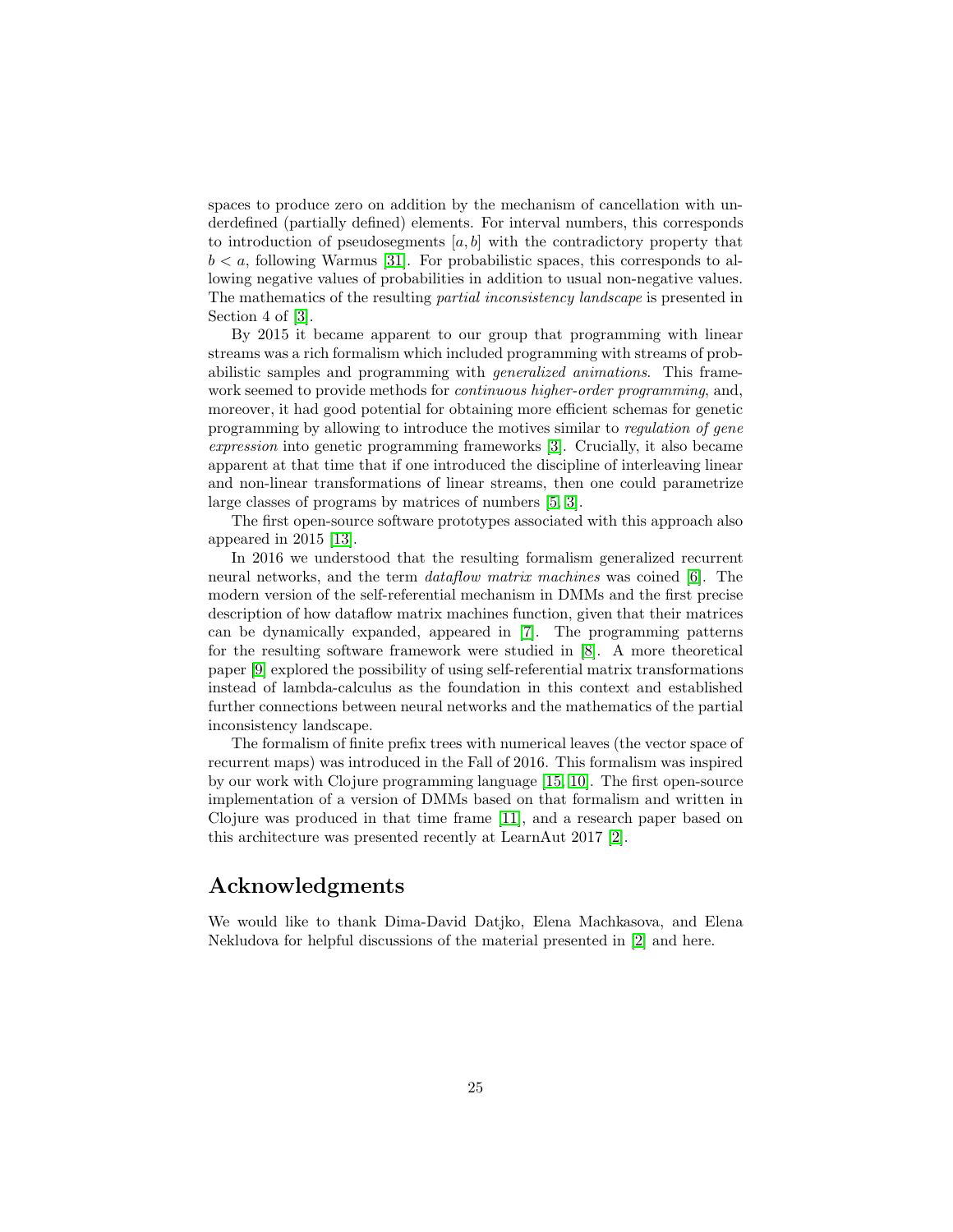## <span id="page-25-11"></span>References

- [1] J. Ba, G. Hinton, V. Mnih, J. Leibo, C. Ionescu. Using Fast Weights to Attend to the Recent Past, October 2016. <https://arxiv.org/abs/1610.06258>
- <span id="page-25-5"></span>[2] M. Bukatin, J. Anthony. Dataflow Matrix Machines as a Model of Computations with Linear Streams. In LearnAut 2017 ("Learning and Automata" Workshop at LICS 2017). <https://arxiv.org/abs/1706.00648>
- <span id="page-25-8"></span>[3] M. Bukatin, S. Matthews. Linear Models of Computation and Program Learning. In G. Gottlob et al., editors, GCAI 2015, EasyChair Proceedings in Computing, vol. 36, pages 66–78, 2015. <https://easychair.org/publications/paper/Q4lW>
- <span id="page-25-10"></span>[4] M. Bukatin, S. Matthews. Almost Continuous Transformations of Software and Higher-Order Dataflow Programming. Preprint, July 2015. <http://arxiv.org/abs/1601.00713>
- <span id="page-25-0"></span>[5] M. Bukatin, S. Matthews. Dataflow Graphs as Matrices and Programming with Higher-order Matrix Elements. Preprint, August 2015. <https://arxiv.org/abs/1601.01050>
- <span id="page-25-1"></span>[6] M. Bukatin, S. Matthews, A. Radul. Dataflow Matrix Machines as a Generalization of Recurrent Neural Networks, March 2016. <http://arxiv.org/abs/1603.09002>
- <span id="page-25-2"></span>[7] M. Bukatin, S. Matthews, A. Radul. Dataflow Matrix Machines as Programmable, Dynamically Expandable, Self-referential Generalized Recurrent Neural Networks, May 2016. <https://arxiv.org/abs/1605.05296>
- <span id="page-25-3"></span>[8] M. Bukatin, S. Matthews, A. Radul. Programming Patterns in Dataflow Matrix Machines and Generalized Recurrent Neural Nets, June 2016. <https://arxiv.org/abs/1606.09470>
- <span id="page-25-4"></span>[9] M. Bukatin, S. Matthews, A. Radul. Notes on Pure Dataflow Matrix Machines: Programming with Self-referential Matrix Transformations, October 2016. <https://arxiv.org/abs/1610.00831>
- <span id="page-25-7"></span><span id="page-25-6"></span>[10] Clojure programming language. <https://clojure.org>
- [11] DMM project GitHub repository, 2016-2017. <https://github.com/jsa-aerial/DMM>
- <span id="page-25-13"></span><span id="page-25-9"></span>[12] A. Farnell. Designing Sound. MIT Press, 2010.
- [13] Fluid: Project "Fluid" GitHub repository, 2015-2017. <https://github.com/anhinga/fluid>
- <span id="page-25-12"></span>[14] A. Graves, G. Wayne, I. Danihelka. Neural Turing Machines, October 2014. <https://arxiv.org/abs/1410.5401>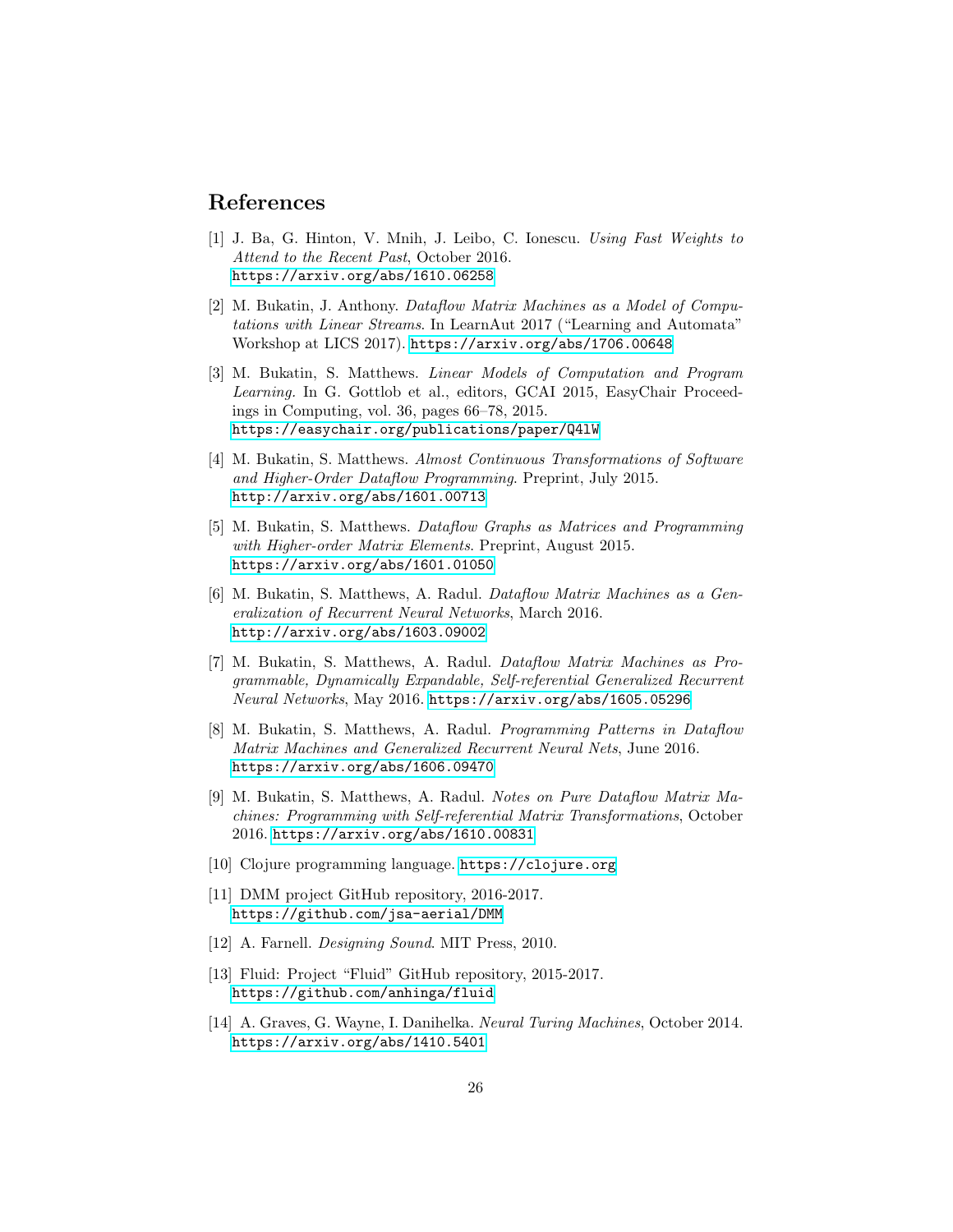- <span id="page-26-15"></span><span id="page-26-14"></span>[15] R. Hickey. The Clojure Programming Language. In Proceedings of the 2008 Symposium on Dynamic Languages, Association for Computing Machinery.
- <span id="page-26-13"></span>[16] W. Johnston, J. Hanna, R. Millar. Advances in Dataflow Programming Languages. ACM Computing Surveys, 36:1–34, 2004.
- <span id="page-26-12"></span>[17] K. He, X. Zhang, S. Ren, J. Sun. Identity Mappings in Deep Residual Networks, March 2016. <https://arxiv.org/abs/1603.05027>
- [18] S. Hochreiter, J. Schmidhuber. Long Short-Term Memory. Neural Computation, 9(8):1735–1780, 1997.
- <span id="page-26-4"></span>[19] A. Karpathy. The Unreasonable Effectiveness of Recurrent Neural Networks, May 2015. <http://karpathy.github.io/2015/05/21/rnn-effectiveness/>
- <span id="page-26-6"></span><span id="page-26-0"></span>[20] A. Kornai. *Mathematical Linguistics*. Springer-Verlag, 2008.
- [21] M. Mathews. The Digital Computer as a Musical Instrument. Science, 142: 553–557, 1963.
- <span id="page-26-7"></span><span id="page-26-1"></span>[22] W. McCulloch, W. Pitts. A Logical Calculus of the Ideas Immanent in Nervous Activity. The Bulletin of Mathematical Biophysics, 5:115–133, 1943.
- [23] E. Merz. Sonifying Processing: The Beads Tutorial. 2011. [http://evanxmerz.com/?page\\_id=18](http://evanxmerz.com/?page_id=18)
- <span id="page-26-5"></span>[24] T. Mikolov, I. Sutskever, K. Chen, G. Corrado, J. Dean. Distributed Representations of Words and Phrases and their Compositionality, October 2013. <https://arxiv.org/abs/1310.4546>
- <span id="page-26-10"></span>[25] V. Murali, S. Chaudhuri, C. Jermaine. Bayesian Sketch Learning for Program Synthesis, March 2017. <https://arxiv.org/abs/1703.05698>
- <span id="page-26-9"></span>[26] A. Nejati. Differentiable Programming, August 2016. <https://pseudoprofound.wordpress.com/2016/08/03/differentiable-programming>
- <span id="page-26-8"></span>[27] C. Olah. Neural Networks, Types, and Functional Programming, September 2015. <http://colah.github.io/posts/2015-09-NN-Types-FP>
- <span id="page-26-2"></span>[28] J. Pollack. On Connectionist Models of Natural Language Processing. PhD thesis, University of Illinois at Urbana-Champaign, 1987. Chapter 4 is available at <http://www.demo.cs.brandeis.edu/papers/neuring.pdf>
- <span id="page-26-11"></span>[29] J. Schmidhuber. A "Self-Referential" Weight Matrix, In: S. Gielen, B. Kappen, eds., ICANN 93: Proceedings of the International Conference on Artificial Neural Networks, Springer, 1993, pp. 446–450.
- <span id="page-26-3"></span>[30] H. Siegelmann, E. Sontag. On the Computational Power of Neural Nets. Journal of Computer and System Sciences, 50:132–150, 1995.